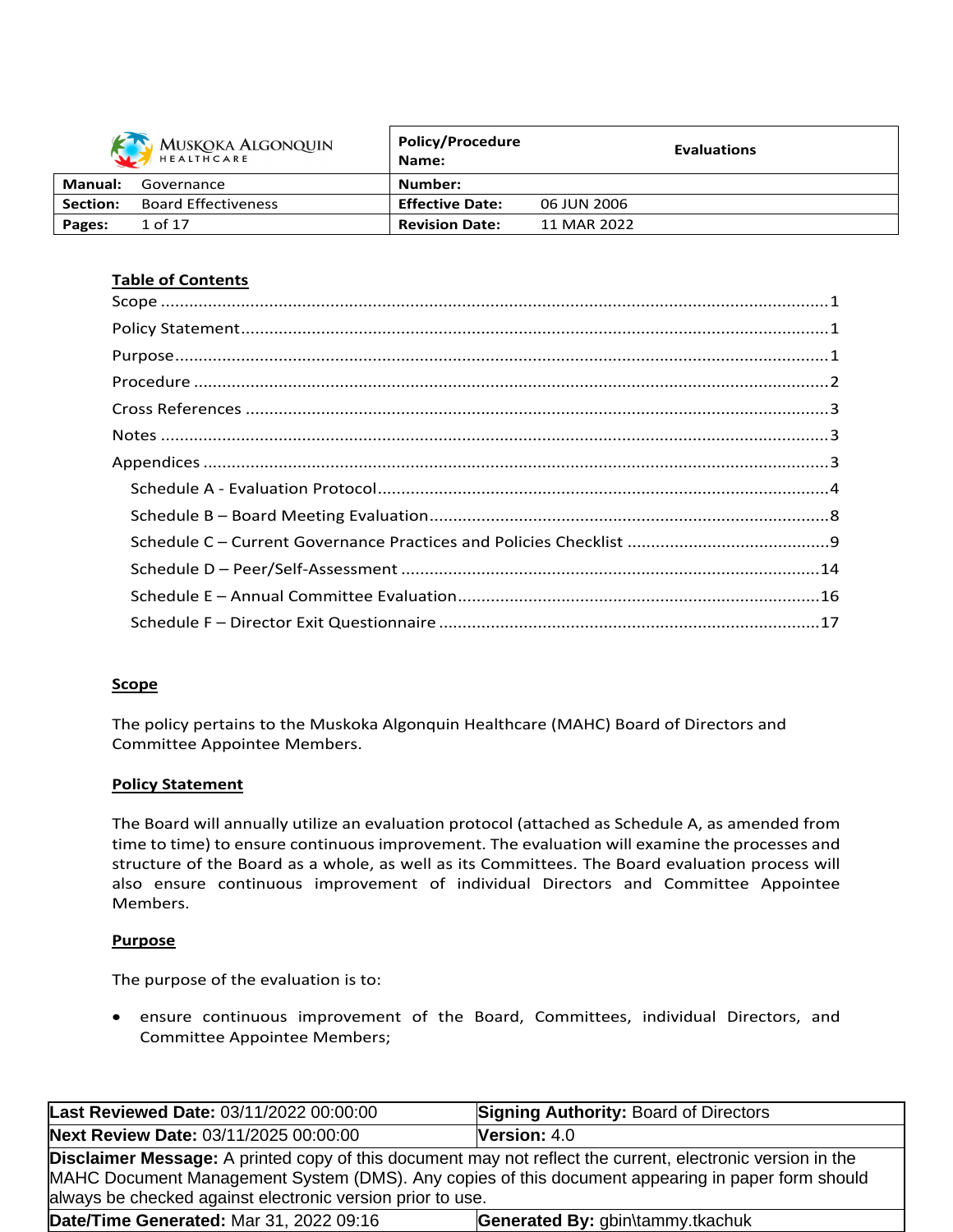

| MUSKOKA ALGONQUIN<br>HEALTHCARE |                            | POIICY/Procedure<br>Name: |             | <b>Evaluations</b> |
|---------------------------------|----------------------------|---------------------------|-------------|--------------------|
| Manual:                         | Governance                 | Number:                   |             |                    |
| Section:                        | <b>Board Effectiveness</b> | <b>Effective Date:</b>    | 06 JUN 2006 |                    |
| Pages:                          | 2 of 17                    | <b>Revision Date:</b>     | 11 MAR 2022 |                    |

**Policy/Procedure**

- obtain input forsuccession planning for the Board and Board Officers and renewal of Director terms;
- identify the education and development needs of individual Directors and Committee Appointee Members; and
- provide an opportunity for Directors and Committee Appointee Members to give feedback on the effectiveness of Board and Committee meetings.

## **Procedure**

- Each Director will participate in an evaluation of the performance of the Board as a whole and their own performance as a Director. Each Elected Director will complete evaluations of all Elected Directors. Specifically, the evaluations will include an assessment of the effectiveness of the Board as a whole in fulfilling its roles and responsibilities and of the processes and structure of the Board and its Committees.
- Each Committee Appointee Member will participate in evaluation of the Committee as a whole and their performance as a Committee member. They will evaluate other members of their Committee and will be evaluated by members of the Committee on which they serve.
- Discussions of any evaluations will be held in camera to preserve the confidential nature of evaluations. For certainty, information regarding evaluations will be available to the Board and its Committees. The results of peer reviews will be limited to Directors who need to know the content of evaluations and the Board Chair.
- Annually, the Board Chair will meet with each Director and Committee Appointee Member to discuss their performance. This will be informed by the peer reviews, the self-evaluations, the Board Chair's personal observations from Board and Committee meetings, and may include input from the applicable Committee Chair(s) from whom the Board Chair believes value would be added. During the annual meeting, the Director and Committee Appointee Members will have an opportunity to respond to the comments. Educational opportunities may be discussed. A discussion regarding the Director's aspirations to take on a Committee or even Board leadership role will also be discussed. In the case of a Committee Appointee Member, interest in joining the Board could be discussed. All relevant information will be passed on to the Nominations Committee if the candidate is up for re-election and to the Governance Committee if a leadership role is of interest.
- External resources that have made appropriate confidentiality commitments to the Corporation may be used as appropriate to ensure an effective process.

| Last Reviewed Date: 03/11/2022 00:00:00                                                                                                                                                                                                                                              | <b>Signing Authority: Board of Directors</b> |  |  |
|--------------------------------------------------------------------------------------------------------------------------------------------------------------------------------------------------------------------------------------------------------------------------------------|----------------------------------------------|--|--|
| Next Review Date: 03/11/2025 00:00:00                                                                                                                                                                                                                                                | Version: 4.0                                 |  |  |
| <b>Disclaimer Message:</b> A printed copy of this document may not reflect the current, electronic version in the<br>MAHC Document Management System (DMS). Any copies of this document appearing in paper form should<br>always be checked against electronic version prior to use. |                                              |  |  |
| Date/Time Generated: Mar 31, 2022 09:16                                                                                                                                                                                                                                              | Generated By: gbin\tammy.tkachuk             |  |  |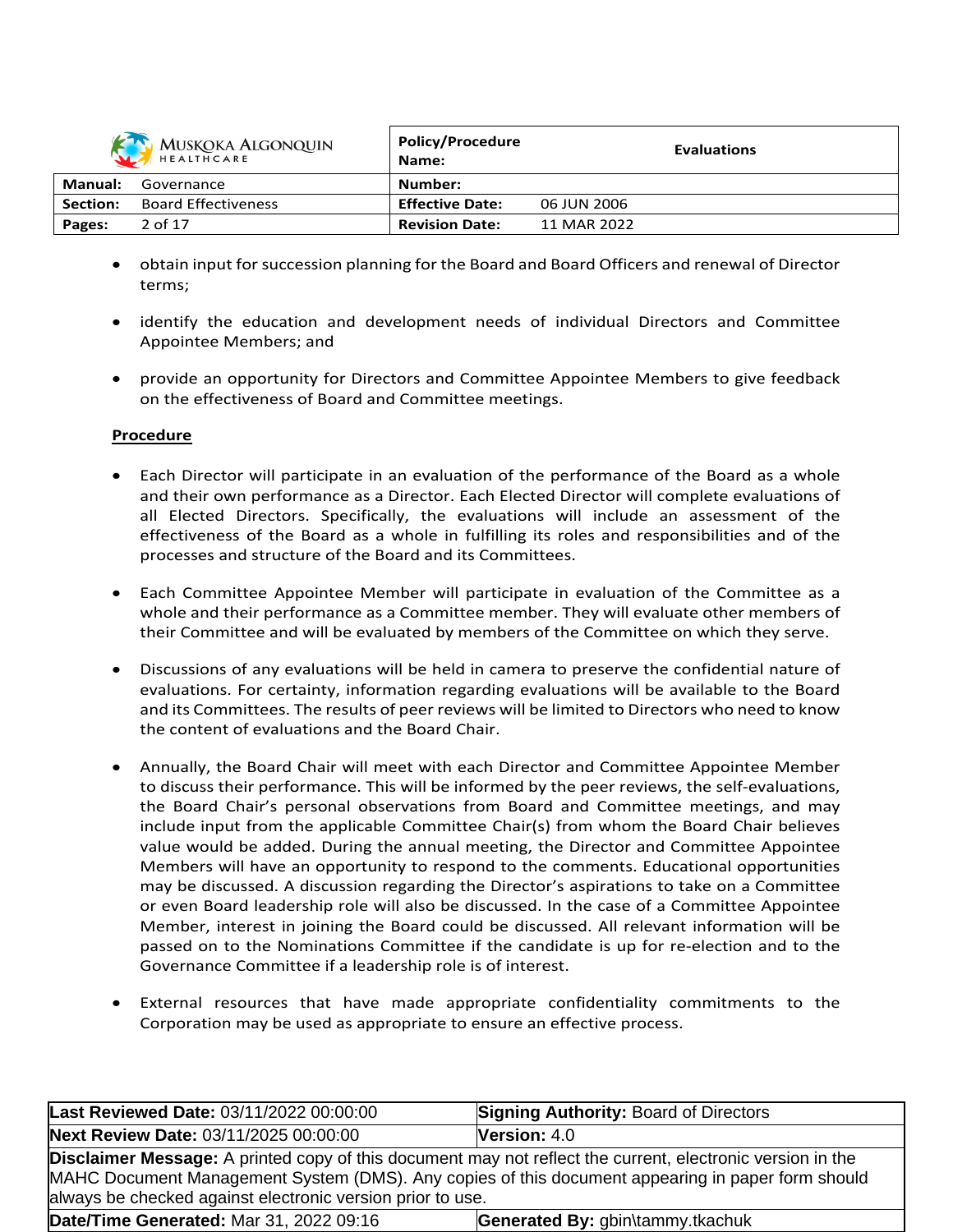

| MUSKOKA ALGONQUIN<br>HEALTHCARE |                            | POIICY/Procedure<br>Name: | <b>Evaluations</b> |
|---------------------------------|----------------------------|---------------------------|--------------------|
| Manual:                         | Governance                 | Number:                   |                    |
| <b>Section:</b>                 | <b>Board Effectiveness</b> | <b>Effective Date:</b>    | 06 JUN 2006        |
| Pages:                          | 3 of 17                    | <b>Revision Date:</b>     | 11 MAR 2022        |

**Policy/Procedure**

 The Governance Committee will provide a summary report of the evaluation of the Board as a whole to the Directors, including key issues to be addressed, if any, to ensure continuous improvement of the Board as a whole.

#### **Cross References**

Board Orientation and Education policy

#### **Notes**

This material has been prepared solely for the use at Muskoka Algonquin Healthcare. Muskoka Algonquin Healthcare accepts no responsibility for the use of this material by any person or organization not associated with Muskoka Algonquin Healthcare. No part of this document may

#### **Appendices**

- Schedule A Evaluation Protocol
- Schedule B Board Meeting Evaluation
- Schedule C Current Governance Practices and Policies Checklist
- Schedule D Peer/Self-Assessment
- Schedule E Annual Committee Evaluation
- Schedule F Director Exit Questionnaire

| Last Reviewed Date: 03/11/2022 00:00:00                                                                                                                                                                                                                                              | <b>Signing Authority: Board of Directors</b> |  |  |
|--------------------------------------------------------------------------------------------------------------------------------------------------------------------------------------------------------------------------------------------------------------------------------------|----------------------------------------------|--|--|
| Next Review Date: 03/11/2025 00:00:00                                                                                                                                                                                                                                                | <b>Version: <math>4.0</math></b>             |  |  |
| <b>Disclaimer Message:</b> A printed copy of this document may not reflect the current, electronic version in the<br>MAHC Document Management System (DMS). Any copies of this document appearing in paper form should<br>always be checked against electronic version prior to use. |                                              |  |  |
| Date/Time Generated: Mar 31, 2022 09:16<br>Generated By: gbin\tammy.tkachuk                                                                                                                                                                                                          |                                              |  |  |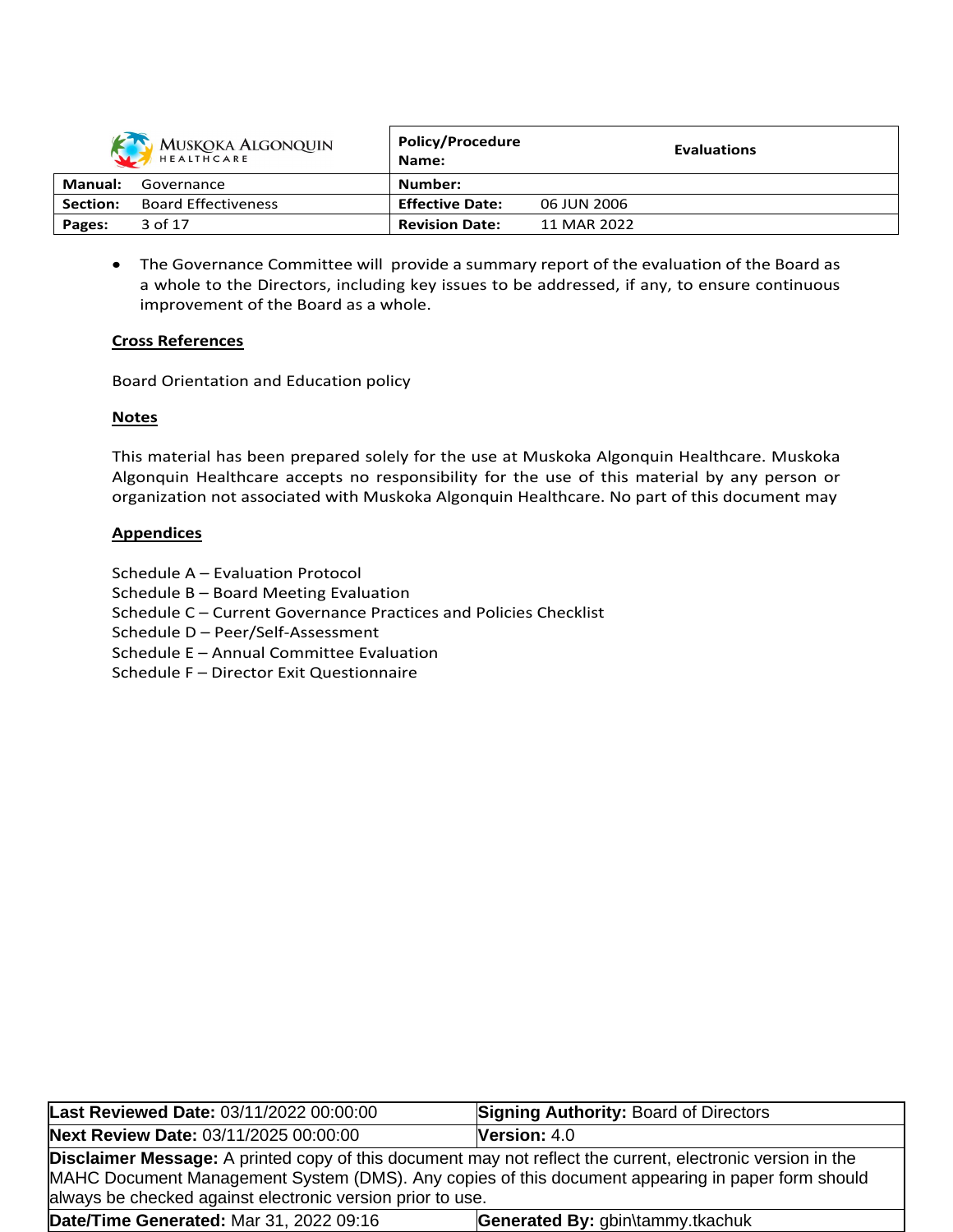| <b>MUSKOKA ALGONQUIN</b><br>HEALTHCARE |                            | <b>Policy/Procedure</b><br>Name: |             | <b>Evaluations</b> |
|----------------------------------------|----------------------------|----------------------------------|-------------|--------------------|
| Manual:                                | Governance                 | Number:                          |             |                    |
| Section:                               | <b>Board Effectiveness</b> | <b>Effective Date:</b>           | 06 JUN 2006 |                    |
| Pages:                                 | 4 of 17                    | <b>Revision Date:</b>            | 11 MAR 2022 |                    |

# **Schedule A** - **Evaluation Protocol**

The Governance Committee will oversee the implementation of the following Evaluation Tools:

1. Board of Director Meeting Evaluation Tool (Schedule B)

The purpose of thistool isto evaluate the effectiveness of Board meetings, improve Board performance and provide the Board Chair with timely feedback for improvement.

The Board Liaison will ensure the evaluation tool is available for Directors at the end of each Board meeting and will aggregate and tabulate the results.

| To be completed by:   | <b>Directors</b>                                                                                                                                                                                                                                                       |
|-----------------------|------------------------------------------------------------------------------------------------------------------------------------------------------------------------------------------------------------------------------------------------------------------------|
| Frequency:            | At the end of each Board meeting                                                                                                                                                                                                                                       |
| Results evaluated by: | Governance Committee, Board Chair and Vice Chair                                                                                                                                                                                                                       |
| Action & Timeline:    | Results reported to the Board Chair immediately following<br>the Board meeting and taken into account in agenda<br>development and meeting processes. The results reviewed by<br>the Governance Committee bi-monthly for identification of<br>further remedial action. |

## 2. Governance Centre of Excellence Board-Self Assessment Tool (Schedule C)

The process involves two stages, a preparation stage and the administration of an online survey questionnaire.

## *Stage 1 – Current Governance Practices and Policies Checklist*

This stage is a preparation stage to document the existence and completeness of the Board's formal documentation of the current governance practices and policies by completing a checklist. The Board Liaison, working with the Board Chair, Chair of the Governance Committee and the President and Chief Executive Officer, will complete the checklist and distribute the completed checklist to each Director prior to administering the questionnaire (Stage 2). The intent isto demonstrate to the Board the degree to which good governance practices are being followed and identify where the documents are located. Prepared with this information, Directors may respond more knowledgeably to the questionnaire.

| Last Reviewed Date: 03/11/2022 00:00:00                                                                                                                                                                                                                                              | <b>Signing Authority: Board of Directors</b> |  |
|--------------------------------------------------------------------------------------------------------------------------------------------------------------------------------------------------------------------------------------------------------------------------------------|----------------------------------------------|--|
| Next Review Date: 03/11/2025 00:00:00                                                                                                                                                                                                                                                | Version: 4.0                                 |  |
| <b>Disclaimer Message:</b> A printed copy of this document may not reflect the current, electronic version in the<br>MAHC Document Management System (DMS). Any copies of this document appearing in paper form should<br>always be checked against electronic version prior to use. |                                              |  |
| <b>Date/Time Generated: Mar 31, 2022 09:16</b>                                                                                                                                                                                                                                       | Generated By: gbin\tammy.tkachuk             |  |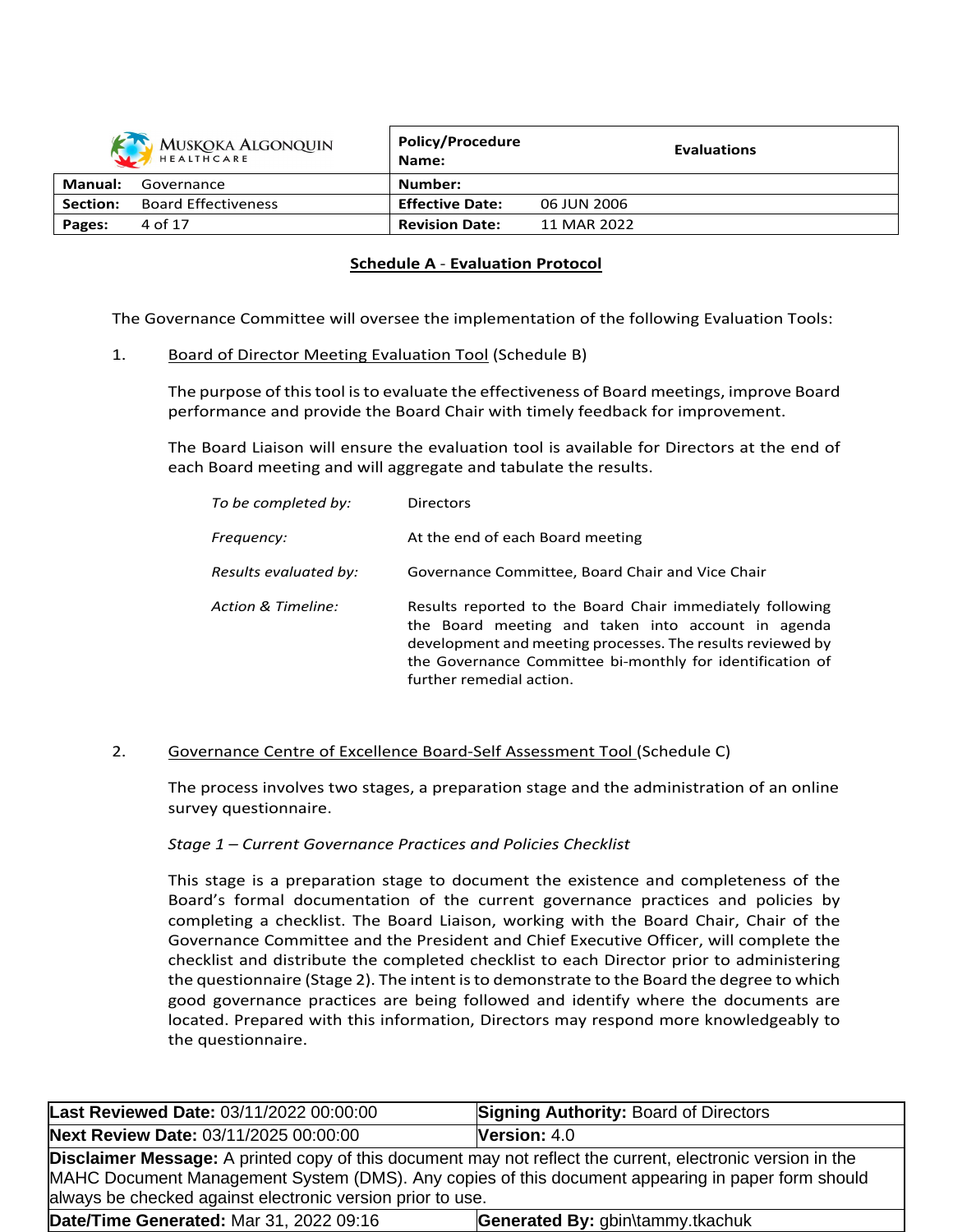|                | MUSKOKA ALGONQUIN          | <b>Policy/Procedure</b><br>Name: |             | <b>Evaluations</b> |
|----------------|----------------------------|----------------------------------|-------------|--------------------|
| <b>Manual:</b> | Governance                 | Number:                          |             |                    |
| Section:       | <b>Board Effectiveness</b> | <b>Effective Date:</b>           | 06 JUN 2006 |                    |
| Pages:         | 5 of 17                    | <b>Revision Date:</b>            | 11 MAR 2022 |                    |

#### *Stage 2 – Board Self-Assessment Tool*

The purpose of this tool is to enable the Board to assess their overall governance against current leading practice guidelines and to benchmark against other Ontario hospitals. The tool will evaluate how well the Board performs its primary functions, the Board's understanding of its governance role and relationship with management, the quality of the Board (including collective skills), Board structure, and meeting processes, and overall Board functioning.

In January of each year, the Board Liaison will contact the Ontario Hospital Association to coordinate the administration of the survey. The survey will be administered during March and Directors will be provided four weeks to complete the survey. Once completed, the Board Liaison will advise the Ontario Hospital Association who will aggregate and tabulate the results and provide a report. The report will contain the Board's average score as well as the province-wide average scores for each assessment criterion.

| To be completed by:   | <b>Directors</b>                                                                                                                                                       |
|-----------------------|------------------------------------------------------------------------------------------------------------------------------------------------------------------------|
| Frequency:            | Annually in March                                                                                                                                                      |
| Results evaluated by: | Governance Committee, Board Chair and Vice Chair                                                                                                                       |
| Action & Timeline:    | reported to the Board along with<br><b>Results</b><br>any<br>recommendations for remedial action or suggested<br>objectives and priorities for governance development. |

# 3. Peer/Self-Assessment Tool (Schedule D)

The purpose of this tool is to assess how well each Director and Committee Appointee Member has contributed throughout the year and their engagement in various aspects of the Board's work. The self-assessment will be completed by all Directors, including *exofficio* Directors and Elected Directors. Peer evaluations will only be completed for Elected Directors and Committee Appointee Members. The tool is to be administered through an on-line survey questionnaire with a four-week timeline for completion. Once complete, the Board Liaison will tabulate the results of peer evaluations for each elected Director and the overall Board average. The Governance Committee will review the overall Board average results and provide a report to the Board that includes a recommendation for

| Last Reviewed Date: 03/11/2022 00:00:00                                                                                                                                                                                                                                              | <b>Signing Authority: Board of Directors</b> |  |
|--------------------------------------------------------------------------------------------------------------------------------------------------------------------------------------------------------------------------------------------------------------------------------------|----------------------------------------------|--|
| Next Review Date: 03/11/2025 00:00:00                                                                                                                                                                                                                                                | Version: 4.0                                 |  |
| <b>Disclaimer Message:</b> A printed copy of this document may not reflect the current, electronic version in the<br>MAHC Document Management System (DMS). Any copies of this document appearing in paper form should<br>always be checked against electronic version prior to use. |                                              |  |
| Date/Time Generated: Mar 31, 2022 09:16                                                                                                                                                                                                                                              | Generated By: gbin\tammy.tkachuk             |  |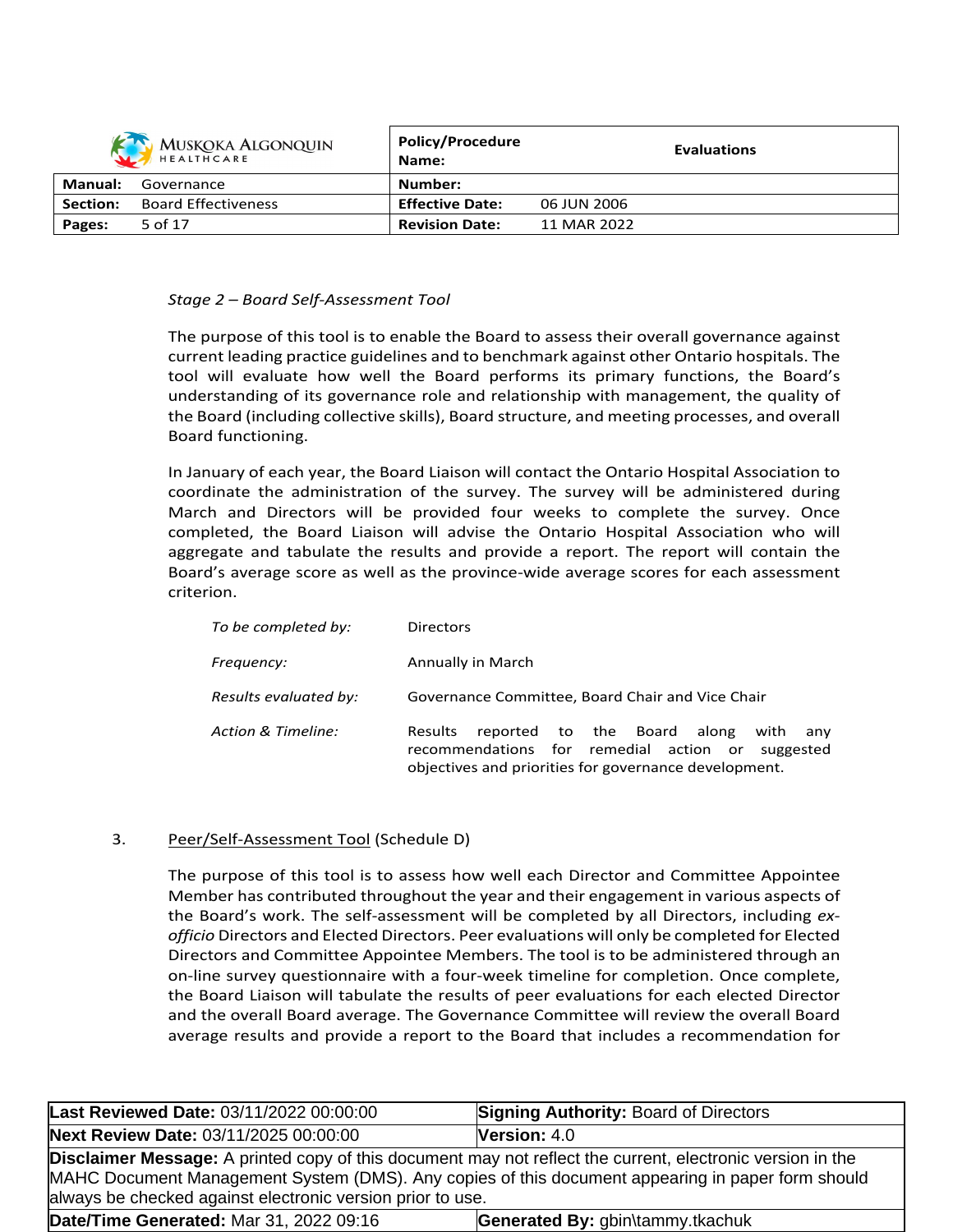|          | <b>MUSKOKA ALGONQUIN</b><br>HEALTHCARE | <b>Policy/Procedure</b><br>Name: |             | <b>Evaluations</b> |
|----------|----------------------------------------|----------------------------------|-------------|--------------------|
| Manual:  | Governance                             | Number:                          |             |                    |
| Section: | <b>Board Effectiveness</b>             | <b>Effective Date:</b>           | 06 JUN 2006 |                    |
| Pages:   | 6 of 17                                | <b>Revision Date:</b>            | 11 MAR 2022 |                    |

any remedial action. All Directors will receive the overall Board average, and each Elected Director and Committee Appointee Member will receive their individual peer evaluation results. The results of peer reviews and self assessments will be available to Directors who need to know the content of evaluations and the Board Chair.

| To be completed by:   | Directors and Committee Appointee Members                                                                                                                                    |  |  |  |
|-----------------------|------------------------------------------------------------------------------------------------------------------------------------------------------------------------------|--|--|--|
| Frequency:            | Annually in March                                                                                                                                                            |  |  |  |
| Results evaluated by: | Overall Board Average: Governance Committee, Board Chair<br>and Vice Chair                                                                                                   |  |  |  |
|                       | Director results: Directors who need to know the content of<br>evaluations and the Board Chair.                                                                              |  |  |  |
| Action & Timeline:    | reported to the Board along<br><b>Results</b><br>with<br>any<br>recommendations for remedial action or<br>suggested<br>objectives and priorities for governance development. |  |  |  |

# 4. Committee Evaluation (Schedule E)

The purpose of this tool is to assess the Committees, including its processes, and how well Committee members have worked together as an effective and efficient team.

| To be completed by:   | <b>Committee Members</b>                                                                                                                |  |  |
|-----------------------|-----------------------------------------------------------------------------------------------------------------------------------------|--|--|
| Frequency:            | Annually in April                                                                                                                       |  |  |
| Results evaluated by: | Board Chair and Vice Chair, or their designate, in<br>consultation with the applicable Committee Chair                                  |  |  |
| Action & Timeline:    | Results reported to the Board Chair or their designate and to<br>the applicable Committee Chair through the Annual<br>Committee report. |  |  |

# 5. Orientation Program

The purpose of the tool is to assess and improve the Board Orientation Program to ensure there are the appropriate supports in place to allow new Directors to maximize their contribution in the best interests of the Corporation.

| Last Reviewed Date: 03/11/2022 00:00:00                                                                                                                                                                                                                                              | <b>Signing Authority: Board of Directors</b> |  |  |
|--------------------------------------------------------------------------------------------------------------------------------------------------------------------------------------------------------------------------------------------------------------------------------------|----------------------------------------------|--|--|
| Next Review Date: 03/11/2025 00:00:00                                                                                                                                                                                                                                                | <b>Version:</b> $4.0$                        |  |  |
| <b>Disclaimer Message:</b> A printed copy of this document may not reflect the current, electronic version in the<br>MAHC Document Management System (DMS). Any copies of this document appearing in paper form should<br>always be checked against electronic version prior to use. |                                              |  |  |
| Date/Time Generated: Mar 31, 2022 09:16                                                                                                                                                                                                                                              | Generated By: gbin\tammy.tkachuk             |  |  |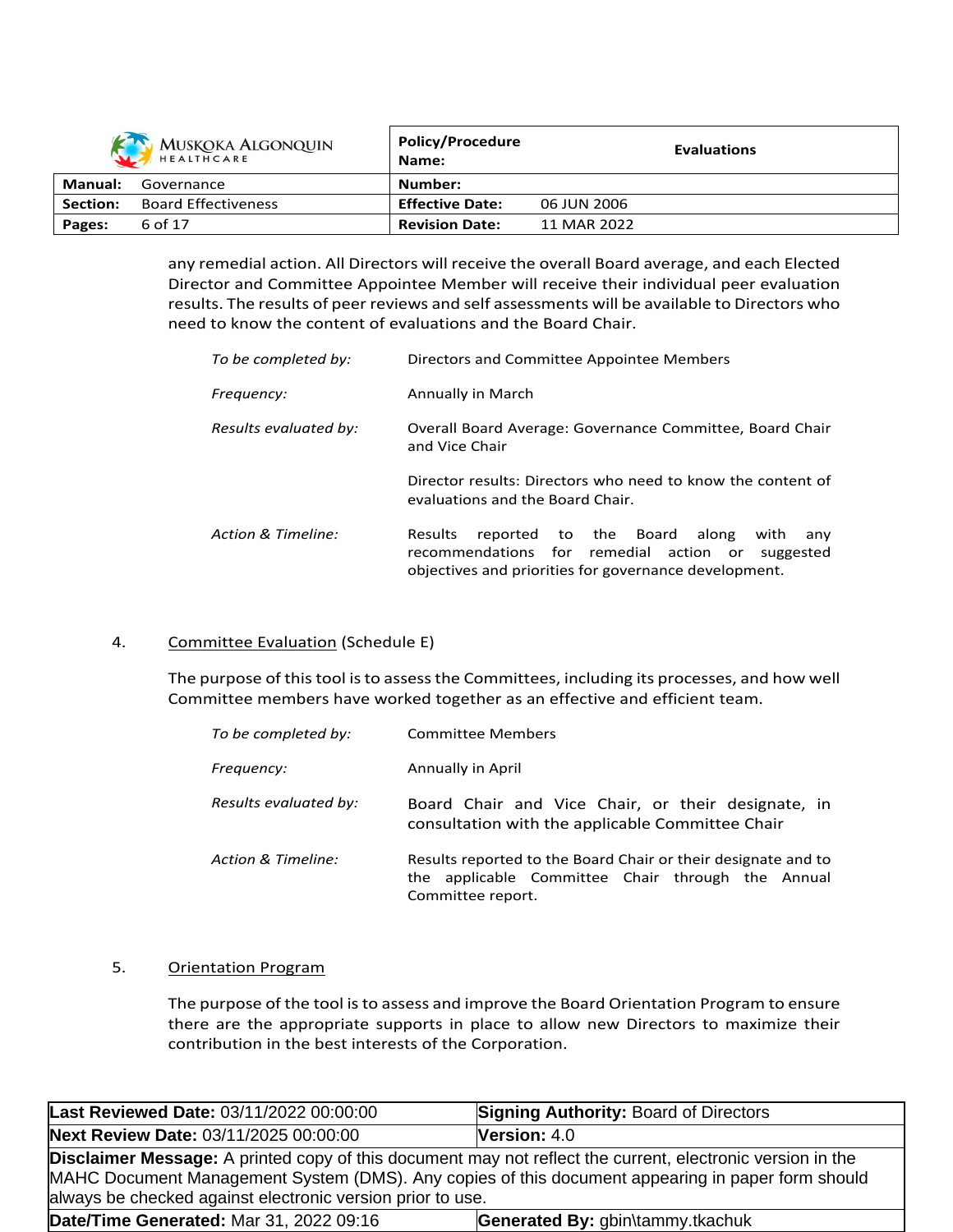|          | MUSKOKA ALGONQUIN          | <b>Policy/Procedure</b><br>Name: | <b>Evaluations</b> |
|----------|----------------------------|----------------------------------|--------------------|
| Manual:  | Governance                 | Number:                          |                    |
| Section: | <b>Board Effectiveness</b> | <b>Effective Date:</b>           | 06 JUN 2006        |
| Pages:   | 7 of 17                    | <b>Revision Date:</b>            | 11 MAR 2022        |

All new Directors completing the Orientation Program will complete an assessment of the Orientation Program following attendance of a minimum of two regular Board meetings and at least one Committee meeting. The Orientation Assessment can be found in Board Orientation and Education policy.

| To be completed by:   | New Directors                                                                 |
|-----------------------|-------------------------------------------------------------------------------|
| Frequency:            | Following attendance of 2 Board meetings and 1 Committee<br>meeting           |
| Results evaluated by: | Governance Committee                                                          |
| Action & Timeline:    | Review and revise the Orientation Program prior to next<br>year's orientation |

6. Director Exit Questionnaire (Schedule F)

The purpose of the tool is to provide departing Directors with the opportunity to provide feedback on both strengths and weaknesses that may result in a plan for improvement where necessary.

As individual Directors' terms are complete, the Board Liaison will initiate the exit questionnaire by sending the departing Directors an electronic link to complete the questions. The Board Liaison will collate the results of the questionnaires. The Governance Committee will review the results at their first meeting of the new Board year and make recommendations to the Board as appropriate on any areas requiring improvement or action.

| Last Reviewed Date: 03/11/2022 00:00:00                                                                                                                                                                                                                                              | <b>Signing Authority: Board of Directors</b> |  |
|--------------------------------------------------------------------------------------------------------------------------------------------------------------------------------------------------------------------------------------------------------------------------------------|----------------------------------------------|--|
| Next Review Date: 03/11/2025 00:00:00                                                                                                                                                                                                                                                | Version: 4.0                                 |  |
| <b>Disclaimer Message:</b> A printed copy of this document may not reflect the current, electronic version in the<br>MAHC Document Management System (DMS). Any copies of this document appearing in paper form should<br>always be checked against electronic version prior to use. |                                              |  |
| Date/Time Generated: Mar 31, 2022 09:16                                                                                                                                                                                                                                              | Generated By: gbin\tammy.tkachuk             |  |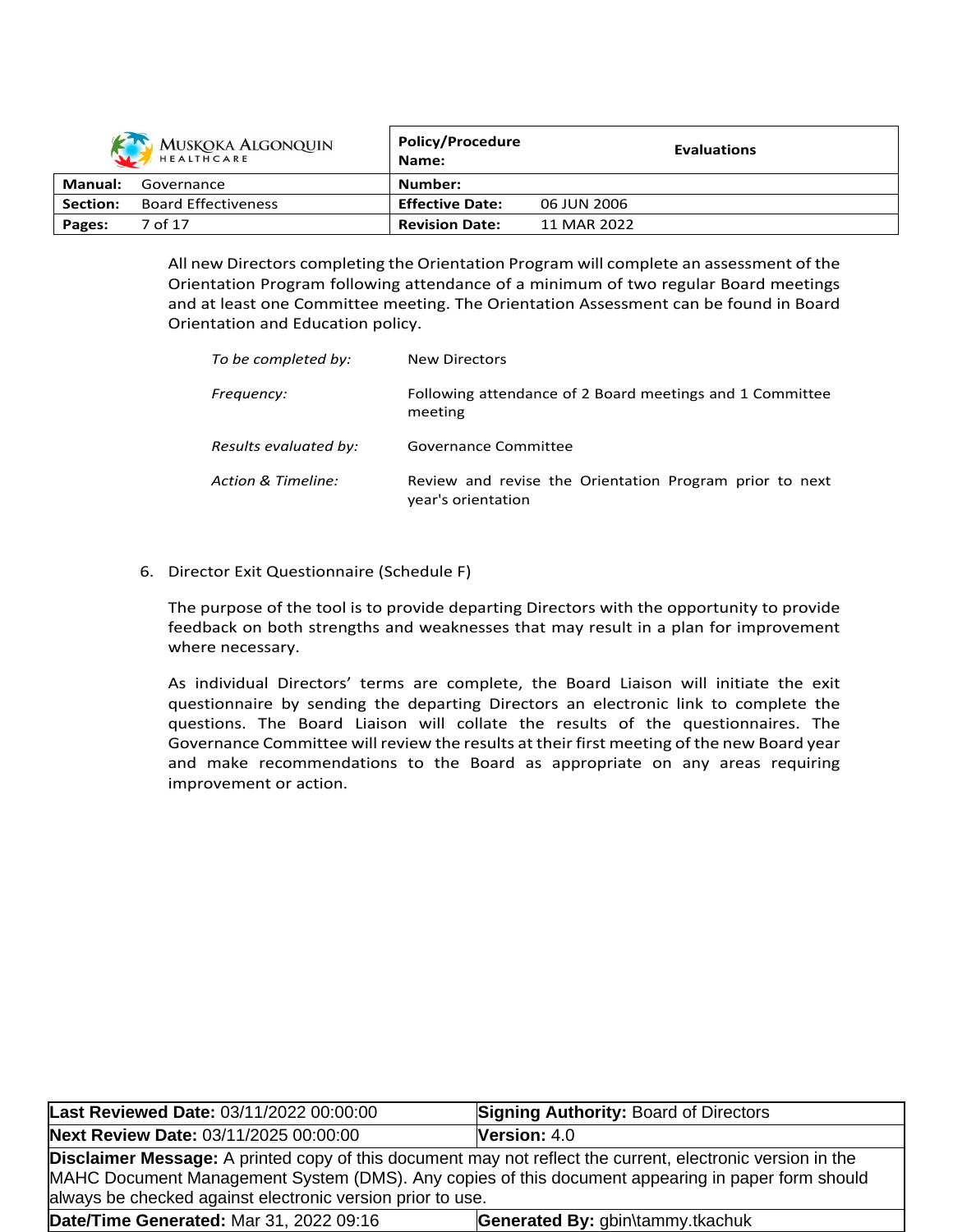|          | <b>MUSKOKA ALGONQUIN</b><br>HEALTHCARE | <b>Policy/Procedure</b><br>Name: | <b>Evaluations</b> |
|----------|----------------------------------------|----------------------------------|--------------------|
| Manual:  | Governance                             | Number:                          |                    |
| Section: | <b>Board Effectiveness</b>             | <b>Effective Date:</b>           | 06 JUN 2006        |
| Pages:   | 8 of 17                                | <b>Revision Date:</b>            | 11 MAR 2022        |

# **Schedule B – Board Meeting Evaluation**

# **BOARD MEETING EVALUATION FOR** *[Insert Date]*

To be completed by all Directors (elected & ex-officio) at each Board of Director meeting and submitted to the Board Liaison.

| <b>EVALUATION CRITERIA</b>                                                                                                                                                                                          | <b>CHECK ONE</b>                                                                             | <b>COMMENTS</b><br>For ratings of 'No' or '3 or less', please provide specifics<br>and refer to the appropriate agenda item |
|---------------------------------------------------------------------------------------------------------------------------------------------------------------------------------------------------------------------|----------------------------------------------------------------------------------------------|-----------------------------------------------------------------------------------------------------------------------------|
| Presentations and information from<br>Management<br>management were clear, concise<br>and helped the board to understand<br>issues and make decisions                                                               | <b>Dissatisfied</b><br>Satisfied<br>3<br>$\overline{2}$<br>5<br>4<br>$\Box$<br>$\Box$        |                                                                                                                             |
| 2. Your<br>Were you satisfied with your<br>opportunity to participate in the<br>Participation<br>discussion?                                                                                                        | <b>Dissatisfied</b><br><b>Satisfied</b><br>3<br>2<br>5<br>4<br>$\Box$                        |                                                                                                                             |
| Were you satisfied with the manner<br>3. Board<br>in which other Board members<br>Participation<br>contributed to the discussion?                                                                                   | <b>Dissatisfied</b><br>Satisfied<br>3<br>5<br>2<br>4<br>П<br>П                               |                                                                                                                             |
| Were you satisfied that the board<br>4. Priorities<br>&<br>achieved the right balance of<br><b>Issue</b><br>without<br>proactive<br>oversight,<br>Management<br>infringing<br>management's<br>on<br>responsibility? | <b>Dissatisfied</b><br>Satisfied<br>3<br>5<br>$\overline{2}$<br>4<br>$\Box$<br>$\Box$        |                                                                                                                             |
| 5. Board Chair<br>The Board Chair ran the meeting<br>effectively and efficiently, balancing<br>discussion with timely consensus<br>and decision making?                                                             | <b>Dissatisfied</b><br><b>Satisfied</b><br>3<br>$\overline{2}$<br>5<br>4<br>$\Box$<br>$\Box$ |                                                                                                                             |
| Future meetings could be improved by (complete statement)<br>6. Improvements                                                                                                                                        |                                                                                              |                                                                                                                             |
| 7. Addition Information Requested:                                                                                                                                                                                  |                                                                                              |                                                                                                                             |
|                                                                                                                                                                                                                     |                                                                                              | Name (optional)                                                                                                             |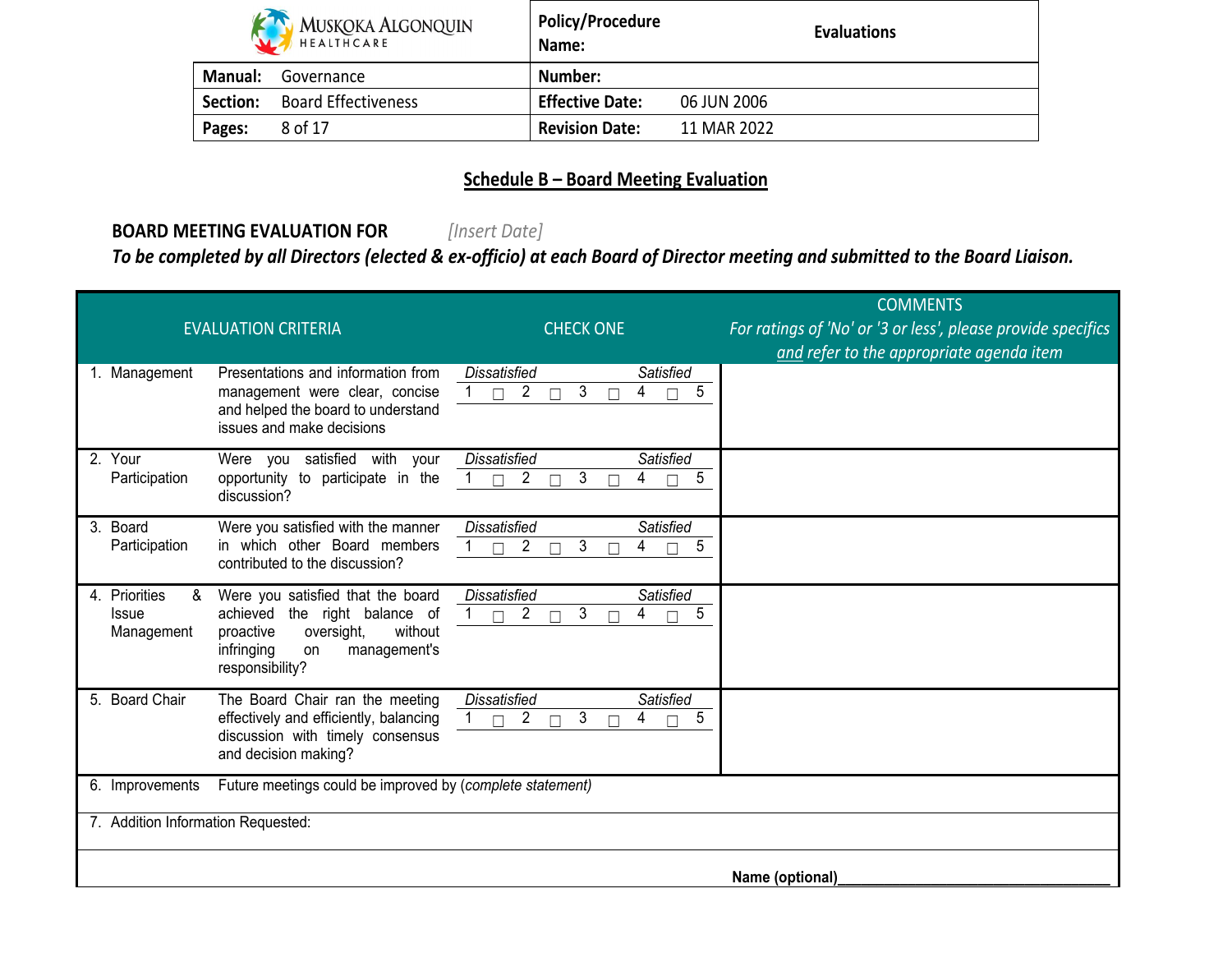|                | <b>MUSKOKA ALGONQUIN</b><br>HEALTHCARE | <b>Policy/Procedure</b><br>Name: | <b>Evaluations</b> |
|----------------|----------------------------------------|----------------------------------|--------------------|
| <b>Manual:</b> | Governance                             | Number:                          |                    |
| Section:       | <b>Board Effectiveness</b>             | <b>Effective Date:</b>           | 06 JUN 2006        |
| Pages:         | 9 of 17                                | <b>Revision Date:</b>            | 11 MAR 2022        |

# **Schedule C – Current Governance Practices and Policies Checklist**

# **CURRENT GOVERNANCE PRACTICES AND POLICIES CHECKLIST**

|     |                                                                                                                                                      |                       | <b>Status</b><br>(Check one) | Comments (e.g., name and location of relevant policy)                                                                                  |
|-----|------------------------------------------------------------------------------------------------------------------------------------------------------|-----------------------|------------------------------|----------------------------------------------------------------------------------------------------------------------------------------|
|     | 1. Board Role & Management Relationship (Guide Chapter 3)                                                                                            |                       |                              |                                                                                                                                        |
| 1.1 | The board has a formal role statement that expressly<br>describes the areas and functions in which it exercises a<br>governance role.                | <b>Yes</b><br>٥       | <b>No</b><br>$\bullet$       | Responsibilities of the Board<br>$\bullet$                                                                                             |
| 1.2 | The board has a statement of accountabilities that identifies<br>key stakeholders and describes the organization's<br>accountability relationships.  | <b>Yes</b><br>Ö       | <b>No</b><br>$\bullet$       | • Principles of Governance and Board Accountability                                                                                    |
| 1.3 | The board has an approved statement of the role of the<br>CEO and the relationship with the board reflecting its<br>governance model and principles. | <b>Yes</b><br>Ö       | <b>No</b><br>$\bullet$       | • President and CEO Direction and Position Description                                                                                 |
| 1.4 | Board members understand their legal and fiduciary<br>responsibilities.                                                                              | <b>Yes</b><br>Ö       | <b>No</b><br>$\bullet$       | $\bullet$<br><b>Conflict of Interest Policy</b><br>Responsibilities of the Board Policy<br>• Annual Declaration and Consent            |
| 1.5 | The board adheres to its bylaws, governance policies and<br>the three-year review cycle.                                                             | <b>Yes</b><br>♦       | <b>No</b><br>$\bullet$       | Board Policy and Governance Review Policy<br>$\bullet$<br>Governance Committee oversees review cycle and integrates into work<br>plan. |
| 1.6 | The board has written policy and processes and tools for<br>evaluating the governance performance.                                                   | <b>Yes</b><br>٥       | <b>No</b><br>$\bullet$       | • Evaluations Policy                                                                                                                   |
|     | 2. Performing Board Functions (Guide Chapter 4)                                                                                                      |                       |                              |                                                                                                                                        |
|     | <b>Providing Strategic Direction</b>                                                                                                                 |                       |                              |                                                                                                                                        |
| 2.1 | There is a current or updated strategic plan with a clear set<br>of strategic goals and directions for the organization.                             | <b>Yes</b><br>♦       | <b>No</b><br>$\bullet$       | • Strategic Planning Policy<br>• A comprehensive annual risk assessment is completed for each of the                                   |
| 2.2 | The board has a process for regularly monitoring and<br>evaluating progress towards strategic goals.                                                 | <b>Yes</b><br>$\circ$ | <b>No</b><br>$\bullet$       | Strategic Directions and reported through the Strategic Planning<br>Committee                                                          |
| 2.3 | The board provides clear direction with respect to annual                                                                                            | <b>Yes</b>            | <b>No</b>                    | The CEO Report to the Board includes a update quarterly                                                                                |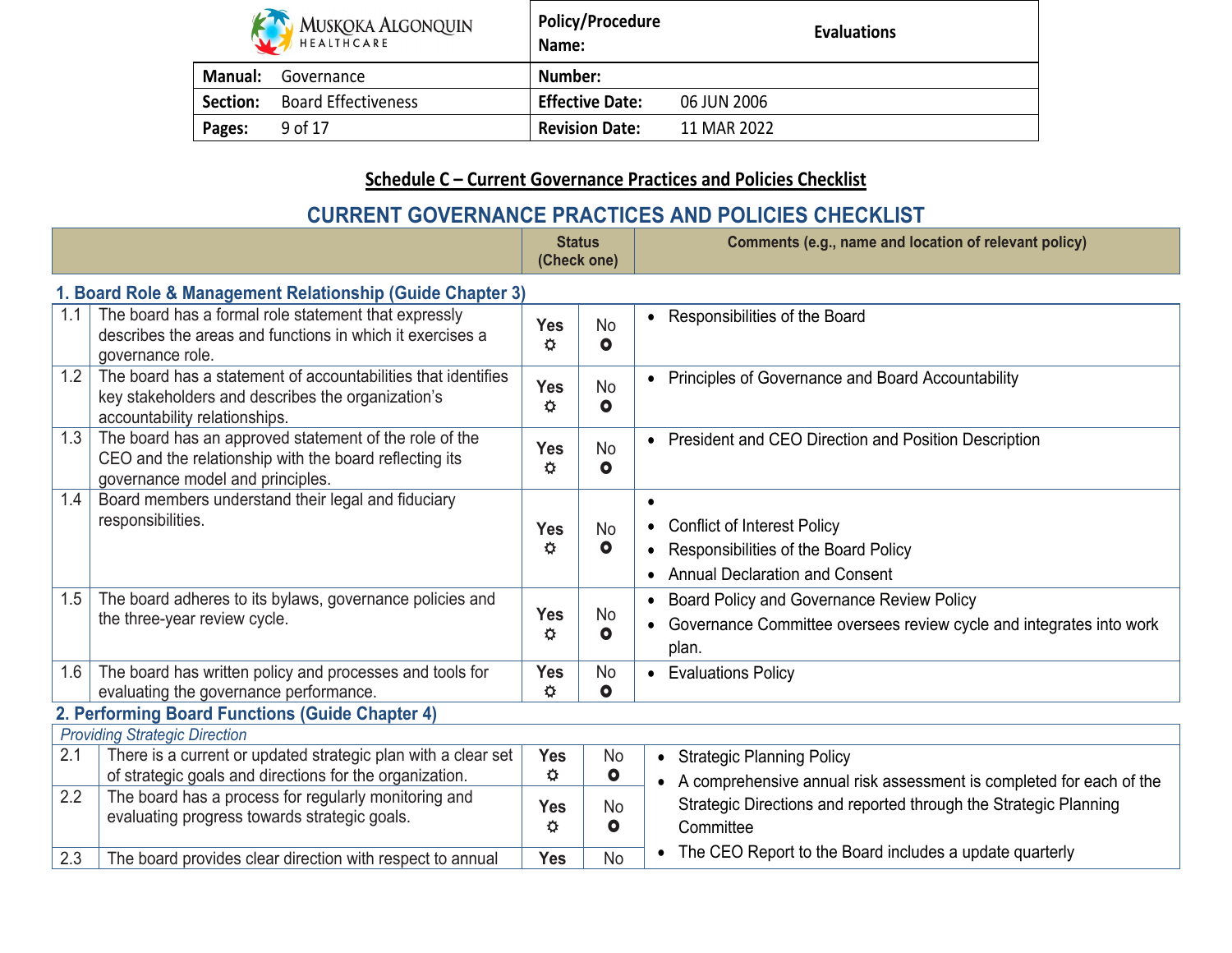|                | MUSKOKA ALGONQUIN<br>HEALTHCARE | <b>Policy/Procedure</b><br>Name: | <b>Evaluations</b> |
|----------------|---------------------------------|----------------------------------|--------------------|
| <b>Manual:</b> | Governance                      | Number:                          |                    |
| Section:       | <b>Board Effectiveness</b>      | <b>Effective Date:</b>           | 06 JUN 2006        |
| Pages:         | 10 of 17                        | <b>Revision Date:</b>            | 11 MAR 2022        |

|      | and long-term goals and priorities.                                                                                                                            | ♦                                 | $\bullet$              |                                                                                                                                                                                                                                     |
|------|----------------------------------------------------------------------------------------------------------------------------------------------------------------|-----------------------------------|------------------------|-------------------------------------------------------------------------------------------------------------------------------------------------------------------------------------------------------------------------------------|
|      |                                                                                                                                                                |                                   |                        |                                                                                                                                                                                                                                     |
|      | <b>Financial and Quality Performance</b>                                                                                                                       |                                   |                        |                                                                                                                                                                                                                                     |
| 2.4  | The board has a clear process for overseeing the<br>development of the annual budget/financial plan for the<br>organization and monitoring its implementation. | <b>Yes</b><br>$\ddot{\sigma}$     | <b>No</b><br>$\bullet$ | • Financial Planning/Financial Condition Policy                                                                                                                                                                                     |
| 2.5  | The board and/or a committee of the board regularly<br>reviews quality plans and policies related to the quality of<br>services and programs.                  | <b>Yes</b><br>$\ddot{\mathbf{O}}$ | <b>No</b><br>$\bullet$ | • Quality & Patient Safety Committee Terms of Reference                                                                                                                                                                             |
| 2.6  | The Board has a primary focus on issues of patient or staff<br>safety.                                                                                         | <b>Yes</b><br>♦                   | <b>No</b><br>$\bullet$ | • Every Board agenda commences with business items related to Quality<br>& Safety                                                                                                                                                   |
| 2.7  | The Board receives ongoing quality and safety education<br>to help fulfill its roles and responsibilities                                                      | <b>Yes</b><br>♦                   | <b>No</b><br>$\bullet$ | • The annual education plan is developed by the Governance Committee<br>who identifies relevant topics based on feedback from the Quality &<br>Patient safety Committee or Directors as appropriate.                                |
| 2.8  | There is a formal performance measurement system with<br>indicators for monitoring all key areas of operational<br>performance relevant to the board.          | <b>Yes</b><br>$\ddot{\mathbf{C}}$ | <b>No</b><br>$\bullet$ | The Quality & Patient Safety Report is monitored quarterly through the<br>$\bullet$<br>Quality & Patient Safety Committee.<br>The Financial Report is monitored bi-monthly through the Resources &<br>$\bullet$<br>Audit Committee. |
| 2.9  | The board receives regular reports with performance<br>indicators, including variances and management's<br>explanatory comments.                               | <b>Yes</b><br>♦                   | <b>No</b><br>$\bullet$ |                                                                                                                                                                                                                                     |
|      | Overseeing the CEO (and Chief of Staff if applicable)                                                                                                          |                                   |                        |                                                                                                                                                                                                                                     |
| 2.10 | The board has a documented process for evaluating the<br>CEO annually including reviewing the CEO's annual goals.                                              | <b>Yes</b><br>$\ddot{\circ}$      | <b>No</b><br>$\bullet$ | • President & CEO and Chief of Staff Performance Evaluation                                                                                                                                                                         |
| 2.11 | The board has a sound formal process for evaluating the<br>Chief of Staff annually including reviewing the Chief's<br>annual goals.                            | <b>Yes</b><br>$\ddot{\mathbf{O}}$ | <b>No</b><br>$\bullet$ | • President & CEO and Chief of Staff Performance Evaluation                                                                                                                                                                         |
| 2.12 | The board has a written plan for CEO succession.                                                                                                               | <b>Yes</b><br>♦                   | <b>No</b><br>$\bullet$ | • President and CEO Selection and Succession Planning<br>• The Board is provided with an education regarding the process at least<br>annually.                                                                                      |
| 2.13 | In making annual compensation/incentive compensation                                                                                                           | <b>Yes</b>                        | <b>No</b>              | • President and CEO and Chief of Staff Compensation Policy                                                                                                                                                                          |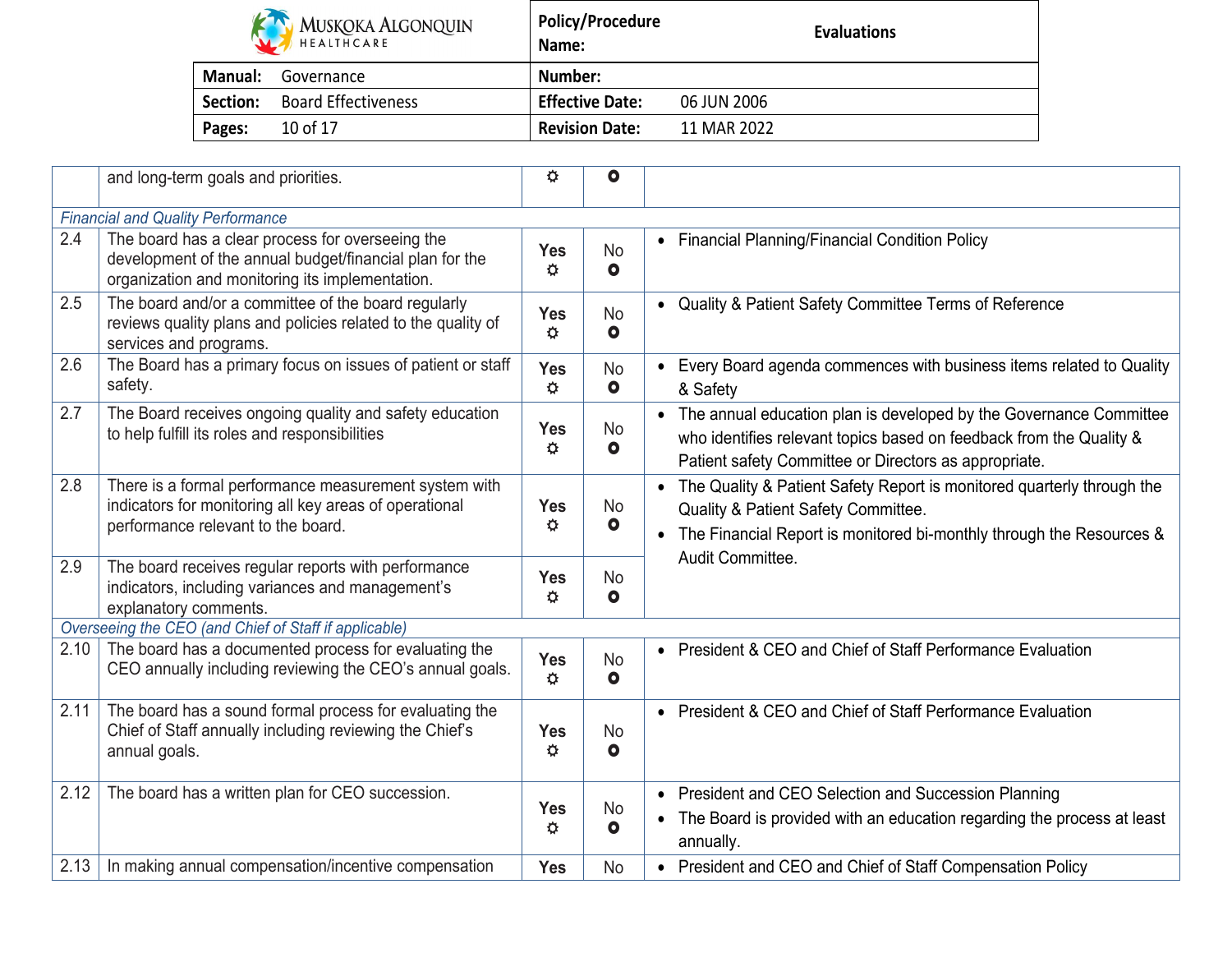|                | MUSKOKA ALGONQUIN          | <b>Policy/Procedure</b><br>Name: | <b>Evaluations</b> |
|----------------|----------------------------|----------------------------------|--------------------|
| <b>Manual:</b> | Governance                 | Number:                          |                    |
| Section:       | <b>Board Effectiveness</b> | <b>Effective Date:</b>           | 06 JUN 2006        |
| Pages:         | 11 of 17                   | <b>Revision Date:</b>            | 11 MAR 2022        |

|      | decisions, the board ensures that the processes and                                                             | ♦                    | $\bullet$              |                                                                               |
|------|-----------------------------------------------------------------------------------------------------------------|----------------------|------------------------|-------------------------------------------------------------------------------|
|      | recommendations are consistent with leading practice and                                                        |                      |                        |                                                                               |
|      | applicable government legislation and regulation.                                                               |                      |                        |                                                                               |
|      | <b>Stakeholder Relations</b>                                                                                    |                      |                        |                                                                               |
| 2.14 | The board provides reports of the organization's plans,                                                         |                      | No                     | • A Communications Strategy is developed annually and incorporates            |
|      | recent performance and financial condition to the major                                                         | <b>Yes</b><br>Ö.     | $\bullet$              | several tactics to ensure stakeholders are kept up to date                    |
|      | stakeholders on a timely basis.                                                                                 |                      |                        |                                                                               |
| 2.15 | The board has a formal policy or process for engaging key                                                       |                      |                        | • MAHC has an approved Community Engagement Framework that                    |
|      | stakeholders in the organization's planning and decision-                                                       | <b>Yes</b>           | <b>No</b>              | provides guidance of how to engage stakeholders appropriately. The            |
|      | making process                                                                                                  | ♦                    | $\bullet$              | framework supports strong, active and inclusive communities who are           |
|      |                                                                                                                 |                      |                        | informed and involved in decision making appropriately.                       |
| 2.16 | MAHC has in place a Corporate Communications Strategy.                                                          | <b>Yes</b>           | <b>No</b>              | • A Communications Strategy is developed annually and is brought              |
|      |                                                                                                                 | Ö                    | $\bullet$              | forward for approval through the to be determined.                            |
| 2.17 | MAHC's community engagement strategy is used to build                                                           |                      |                        | MAHC has an approved Community Engagement Framework that                      |
|      | positive relationships and responds to stakeholder                                                              |                      |                        |                                                                               |
|      | interests.                                                                                                      | <b>Yes</b><br>Ö      | <b>No</b><br>$\bullet$ | provides guidance of how to engage stakeholders appropriately. The            |
|      |                                                                                                                 |                      |                        | framework supports strong, active and inclusive communities who are           |
|      |                                                                                                                 |                      |                        | informed and involved in decision making appropriately.                       |
|      | 3. Board Quality (Guide Chapter 7)                                                                              |                      |                        |                                                                               |
| 3.1  | As a guide to the recruitment of new directors, the board                                                       | <b>Yes</b>           | <b>No</b>              | Nominations to the Board Policy<br>$\bullet$                                  |
|      | has a profile of current members and target profile of skills                                                   | $\bullet$            | $\bullet$              |                                                                               |
|      | and experience                                                                                                  |                      |                        |                                                                               |
| 3.2  | The board has an approved recruitment and screening<br>process, which includes proactive outreach for nominees, | <b>Yes</b>           | <b>No</b>              | Nominations to the Board Policy<br>$\bullet$                                  |
|      | written criteria and process for evaluating potential directors.                                                | $\bullet$            | $\bullet$              |                                                                               |
| 3.3  | The board has formal statements and policies that support                                                       |                      |                        | Code of Conduct, Board of Directors Policy<br>$\bullet$                       |
|      | and emphasize directors' duties and behaviours, such as                                                         |                      |                        |                                                                               |
|      | conflict of interest, code of conduct, attendance,                                                              | <b>Yes</b>           | <b>No</b>              | <b>Confidentiality Policy</b>                                                 |
|      | confidentiality, and loyalty expectations.                                                                      | Ö                    | $\bullet$              | <b>Conflict of Interest Policy</b>                                            |
|      |                                                                                                                 |                      |                        | A declaration is signed by each Director attesting to compliance<br>$\bullet$ |
|      |                                                                                                                 |                      |                        | annually                                                                      |
| 3.4  | The board has a formal, high-quality, mandatory orientation                                                     | Yes                  | No                     | Board Orientation and Education Policy                                        |
|      | program for new members.                                                                                        | $\breve{\mathbf{Q}}$ | $\bullet$              |                                                                               |
|      |                                                                                                                 |                      |                        |                                                                               |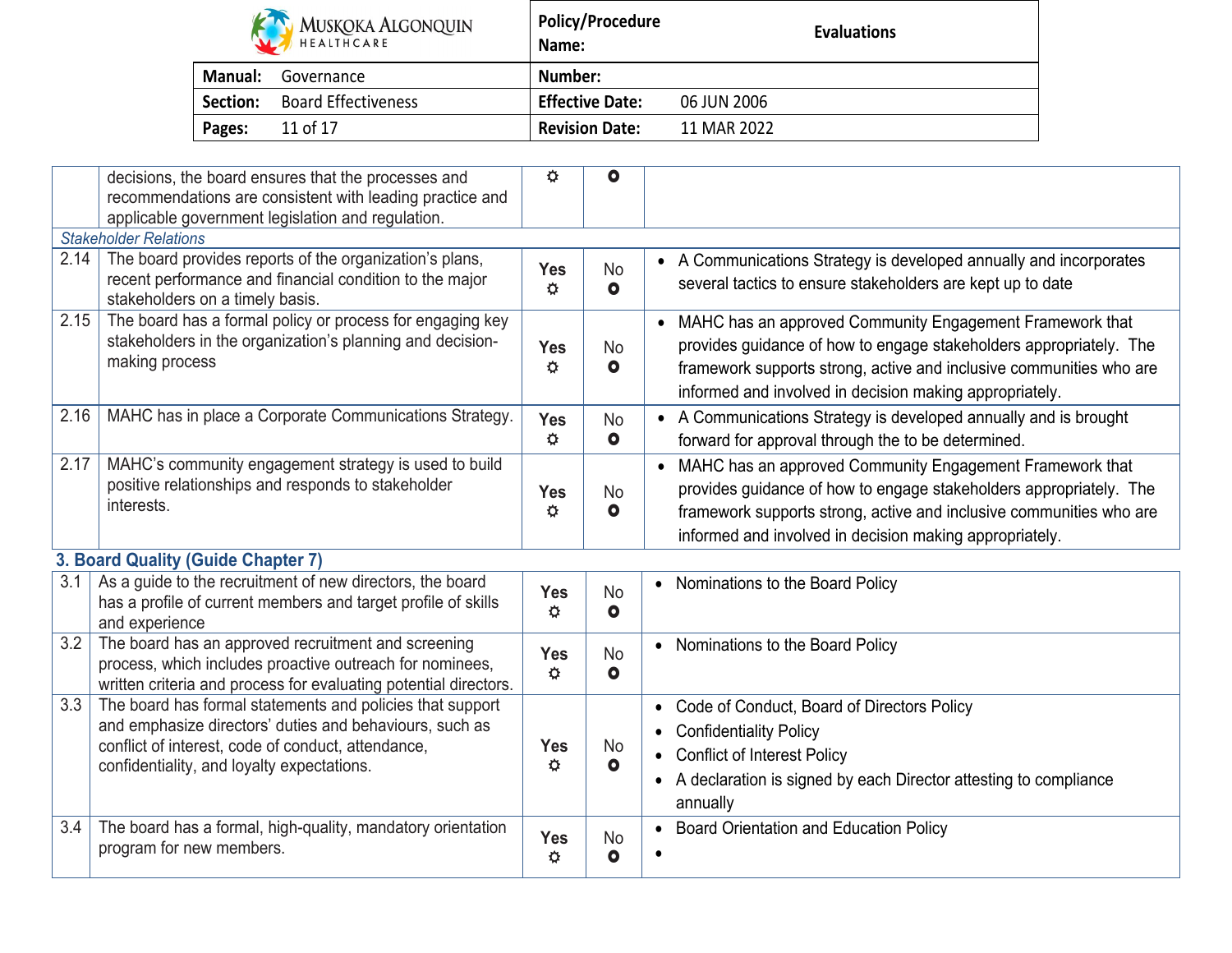|          | <b>MUSKOKA ALGONQUIN</b><br>HEALTHCARE | <b>Policy/Procedure</b><br>Name: | <b>Evaluations</b> |
|----------|----------------------------------------|----------------------------------|--------------------|
| Manual:  | Governance                             | Number:                          |                    |
| Section: | <b>Board Effectiveness</b>             | <b>Effective Date:</b>           | 06 JUN 2006        |
| Pages:   | 12 of 17                               | <b>Revision Date:</b>            | 11 MAR 2022        |

| 3.5 | There is an established policy and process that ensures<br>ongoing education and development of directors.                                                                                  | <b>Yes</b><br>$\ddot{\mathbf{Q}}$  | <b>No</b><br>$\bullet$      | <b>Board Orientation and Education Policy</b><br>$\bullet$<br>Governance Committee develops education plan annually<br>$\bullet$ |
|-----|---------------------------------------------------------------------------------------------------------------------------------------------------------------------------------------------|------------------------------------|-----------------------------|----------------------------------------------------------------------------------------------------------------------------------|
| 3.6 | The board has a formal process for assessing the<br>contribution of directors and providing individual<br>development advice.                                                               | <b>Yes</b><br>$\bullet$            | <b>No</b><br>$\bullet$      | • Evaluation Policy (Peer/Self-Assessment evaluation tool)                                                                       |
| 3.7 | There is an annual evaluation process of the board and its<br>committees.                                                                                                                   | <b>Yes</b><br>$\bullet$            | <b>No</b><br>$\bullet$      | <b>Evaluation Policy</b><br>$\bullet$                                                                                            |
|     | 4. Board Structure (Guide Chapter 8)                                                                                                                                                        |                                    |                             |                                                                                                                                  |
| 4.1 | The board has a position description for the role of the<br>board chair.                                                                                                                    | <b>Yes</b><br>$\bullet$            | <b>No</b><br>$\bullet$      | Position Descriptions for Board Officers and Committee Chairs<br>$\bullet$                                                       |
| 4.2 | The board has criteria and a process for selecting the board<br>chair                                                                                                                       | <b>Yes</b><br>$\breve{\mathbf{Q}}$ | <b>No</b><br>$\bullet$      | Nominations Process for Board Officers<br><b>Nominations Process for Committees</b><br>$\bullet$                                 |
| 4.3 | There is a written process that is used in selecting other<br>officers and committee chairs annually.                                                                                       | <b>Yes</b><br>$\bullet$            | <b>No</b><br>$\bullet$      |                                                                                                                                  |
| 4.4 | All committees have written terms of reference that are<br>reviewed annually, and updated as required.                                                                                      | <b>Yes</b><br>$\ddot{\mathbf{C}}$  | <b>No</b><br>$\bullet$      | Board Committees and Terms of Reference Policy                                                                                   |
| 4.5 | All committees have annual, approved written objectives                                                                                                                                     |                                    |                             | • Board Committees and Terms of Reference Policy                                                                                 |
|     | and work plans                                                                                                                                                                              | <b>Yes</b><br>♦                    | No<br>$\bullet$             | Each Standing Committee's Terms of Reference requires Committee's                                                                |
|     |                                                                                                                                                                                             |                                    |                             | to develop work plans annually to be approved by the Board.                                                                      |
|     | 5. Meeting Processes (Guide Chapter 8)                                                                                                                                                      |                                    |                             |                                                                                                                                  |
| 5.1 | The board develops and uses an annual work plan outlining                                                                                                                                   | <b>Yes</b>                         | <b>No</b>                   | Board Committees and Terms of Reference Policy<br>$\bullet$                                                                      |
|     | when major topics will be addressed                                                                                                                                                         | $\bullet$                          | $\bullet$                   | Board Goals and Work Plan<br>$\bullet$                                                                                           |
| 5.2 | There is an established practice for creating the regular<br>meeting agendas with clear roles for the Chair and CEO,<br>and an opportunity for individual directors to make<br>suggestions. | Yes<br>♦                           | N <sub>o</sub><br>$\bullet$ | <b>Board Meetings</b><br>$\bullet$                                                                                               |
| 5.3 | There is an annual board retreat where major topics                                                                                                                                         | <b>Yes</b><br>♦                    | <b>No</b><br>$\bullet$      | <b>Board Orientation and Education Policy</b><br>$\bullet$                                                                       |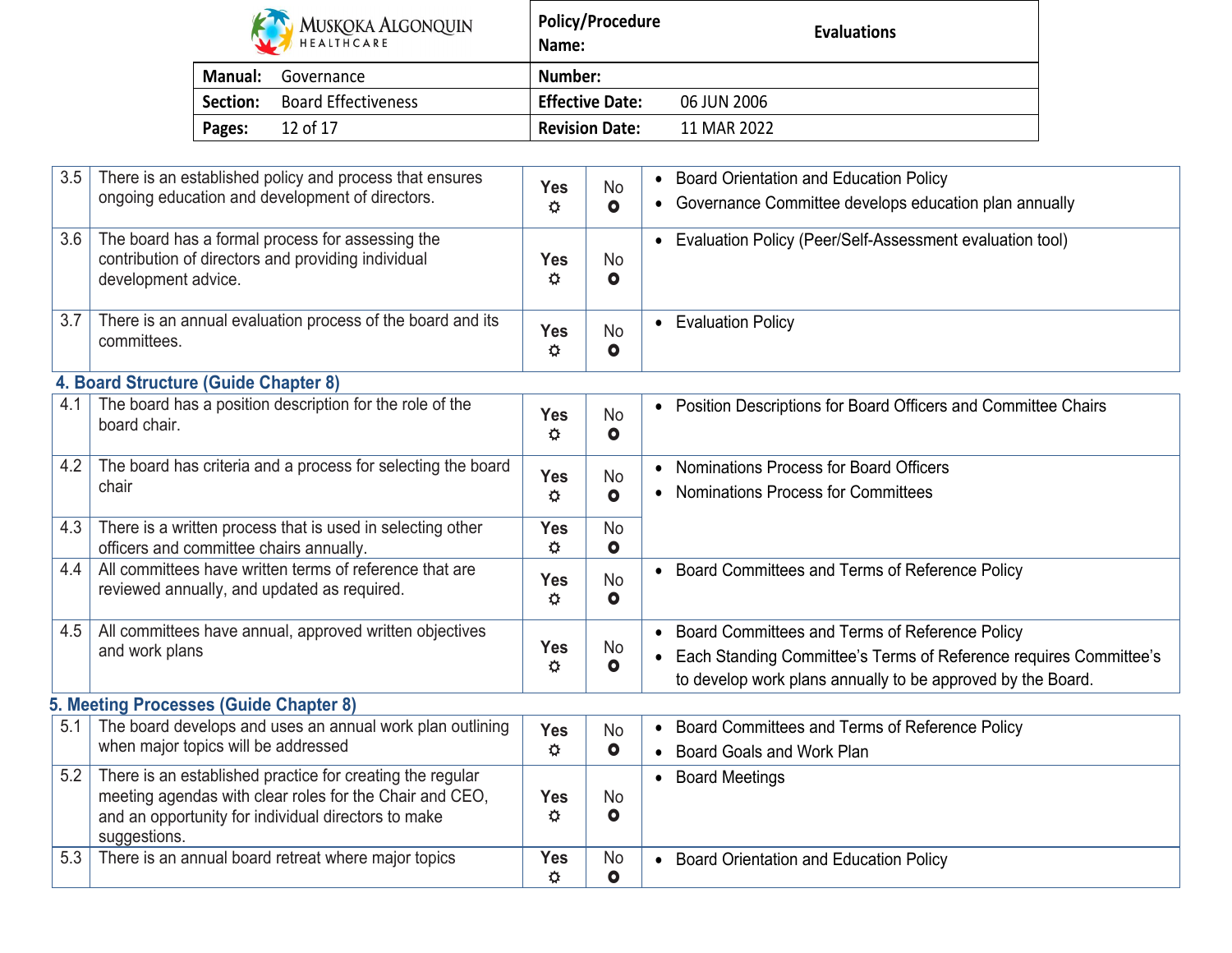|                | <b>MUSKOKA ALGONQUIN</b>   | <b>Policy/Procedure</b><br>Name: | <b>Evaluations</b> |
|----------------|----------------------------|----------------------------------|--------------------|
| <b>Manual:</b> | Governance                 | Number:                          |                    |
| Section:       | <b>Board Effectiveness</b> | <b>Effective Date:</b>           | 06 JUN 2006        |
| Pages:         | 13 of 17                   | <b>Revision Date:</b>            | 11 MAR 2022        |

|     | selected by the board are discussed.                                                                                                                     |                            |                        |                                                                                                                                                                                                                                                                                                                                                                                                                                                                                                                                                                                                                                                                                                                                                 |
|-----|----------------------------------------------------------------------------------------------------------------------------------------------------------|----------------------------|------------------------|-------------------------------------------------------------------------------------------------------------------------------------------------------------------------------------------------------------------------------------------------------------------------------------------------------------------------------------------------------------------------------------------------------------------------------------------------------------------------------------------------------------------------------------------------------------------------------------------------------------------------------------------------------------------------------------------------------------------------------------------------|
| 5.4 | The board agendas provide regular opportunities for deeper<br>discussions of specific topics of special interest to the board<br>in its governance role. | <b>Yes</b><br>No<br>☆<br>O |                        | When the need for a deep dive discussion regarding a specific topic is<br>$\bullet$<br>identified, the general practice for MAHC is to refer the item to the<br>appropriate standing committee for thorough review and<br>recommendation. Once the recommendation(s) is determined, the item<br>is then brought back to the Board for final discussion and voting. This<br>approach uses standing committee, and Board time, in an efficient<br>manner.<br>From time to time, the Board identifies a need for the Board as a whole<br>$\bullet$<br>to have deeper dive discussions. When this occurs, the appropriate<br>format for that discussion is identified i.e. within a Board meeting, or a<br>special off site single purpose meeting. |
| 5.5 | The board has a policy and/or guidelines for dealing with<br>certain matters in-camera                                                                   | <b>Yes</b><br>٥            | <b>No</b><br>$\bullet$ | <b>Board Meetings Policy</b>                                                                                                                                                                                                                                                                                                                                                                                                                                                                                                                                                                                                                                                                                                                    |
| 5.6 | The board has a formal practice of meeting without<br>management and feedback is provided to the CEO.                                                    | <b>Yes</b><br>☆            | <b>No</b><br>$\bullet$ | <b>Board Meetings Policy</b>                                                                                                                                                                                                                                                                                                                                                                                                                                                                                                                                                                                                                                                                                                                    |
| 5.7 | Meetings are regularly evaluated and that feedback is<br>provided to the Chair.                                                                          | Yes<br>♦                   | <b>No</b><br>$\bullet$ | Evaluations Policy (monthly Board meeting evaluation)                                                                                                                                                                                                                                                                                                                                                                                                                                                                                                                                                                                                                                                                                           |
| 5.8 | The board has a consent agenda policy for items of a<br>routine, recurring, or non-contentious nature                                                    | <b>Yes</b><br>Ö            | <b>No</b><br>$\bullet$ | <b>Board Meetings Policy</b><br>$\bullet$                                                                                                                                                                                                                                                                                                                                                                                                                                                                                                                                                                                                                                                                                                       |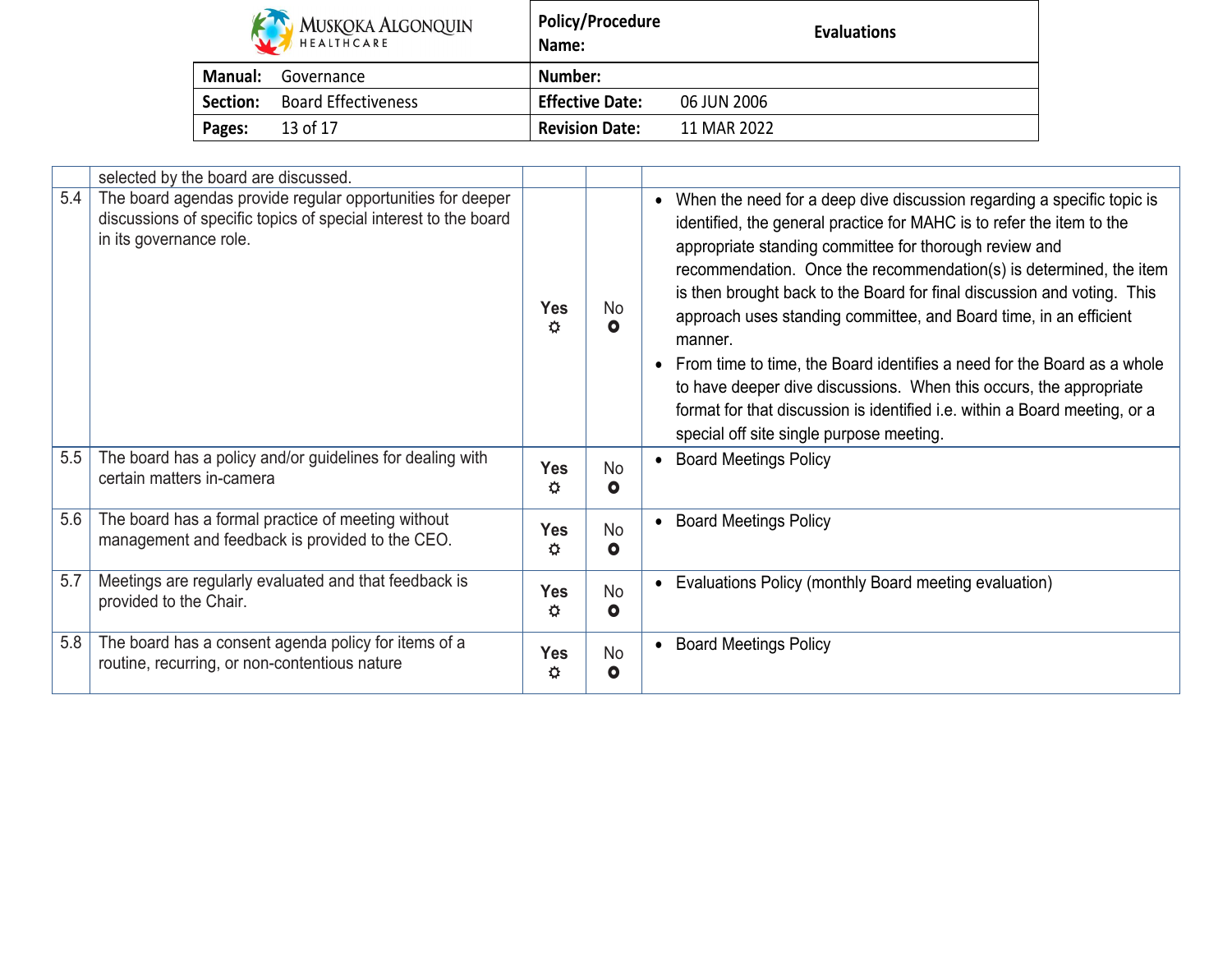|          | MUSKOKA ALGONQUIN          | <b>Policy/Procedure</b><br>Name: | <b>Evaluations</b> |
|----------|----------------------------|----------------------------------|--------------------|
| Manual:  | Governance                 | Number:                          |                    |
| Section: | <b>Board Effectiveness</b> | <b>Effective Date:</b>           | 06 JUN 2006        |
| Pages:   | 14 of 17                   | <b>Revision Date:</b>            | 11 MAR 2022        |

# **Schedule D – Peer/Self-Assessment**

Only score where you have knowledge of the individual's performance under a given criterion. Otherwise, leave blank.

|                                                   | Outstanding/Above<br>Average Performance                                                                                                                                              | Very Good<br>Performance                                                                                                                        | Adequate Performance                                                                                                                                      | Substandard<br>Performance                                                                                               |              |   |   |   |   |   | Score for each individual Director |   |  |   |   |   |         |              |
|---------------------------------------------------|---------------------------------------------------------------------------------------------------------------------------------------------------------------------------------------|-------------------------------------------------------------------------------------------------------------------------------------------------|-----------------------------------------------------------------------------------------------------------------------------------------------------------|--------------------------------------------------------------------------------------------------------------------------|--------------|---|---|---|---|---|------------------------------------|---|--|---|---|---|---------|--------------|
| Indicator                                         | (4)                                                                                                                                                                                   | (3)                                                                                                                                             | (2)                                                                                                                                                       | (1)                                                                                                                      | $\mathsf{A}$ | B | C | D | E | F | G                                  | H |  | K | М | N | $\circ$ | $\mathsf{P}$ |
| Level of<br>Engagement                            | Proactively contributes<br>by offering ideas, asks<br>questions often.                                                                                                                | Contributes by offering<br>ideas and asking<br>questions some of the<br>time.                                                                   | Shares information,<br>raises concerns and<br>issues if asked                                                                                             | Rarely contributes to<br>discussions.                                                                                    |              |   |   |   |   |   |                                    |   |  |   |   |   |         |              |
| Commitment and<br>Meeting<br>Preparation          | High meeting<br>attendance rate, always<br>thoroughly prepared for<br>meetings,<br>demonstrating clear<br>knowledge of issues<br>and background<br>material                           | Average attendance<br>rate and is usually<br>prepared for meetings<br>with adequate<br>knowledge of issues<br>and background<br>material        | At times appears<br>prepared for meetings<br>with minimal knowledge<br>of issues.                                                                         | Infrequently attends<br>and almost never<br>prepares for meetings.                                                       |              |   |   |   |   |   |                                    |   |  |   |   |   |         |              |
| Review and<br>Analysis of<br>Information          | Furthers the goals of<br>MAHC by respecting<br>the guiding principles in<br>the MAHC Code of<br>Conduct, by openly<br>providing innovative<br>ideas and solutions to<br>issues.       | Constructively<br>improves on solutions<br>suggested by other<br>Directors and<br>encourages discussion                                         | Seldom provides<br>solutions but is willing<br>to try suggested by<br>other Directors                                                                     | Does not try to solve or<br>help solve issues                                                                            |              |   |   |   |   |   |                                    |   |  |   |   |   |         |              |
| Teamwork and<br><b>Board Solidarity</b>           | Develops relationships,<br>enthusiastically<br>encourages Directors in<br>a cooperative approach<br>while openly<br>representing and<br>supporting all Board<br>decisions and debate. | Maintains ongoing<br>relationships, has a<br>positive attitude and<br>remains loyal to Board<br>decisions once made.                            | Limited respect for the<br>opinions of others,<br>rarely contributes to the<br>work of the team,<br>displays minimal<br>commitment to Board<br>decisions. | Lack of contribution<br>and unconstructive<br>attitude negatively<br>impacts Board<br>cohesion.                          |              |   |   |   |   |   |                                    |   |  |   |   |   |         |              |
| Accountability &<br>Fiduciary<br>Responsibilities | Willingly and<br>consistently applies<br>experiential skills and<br>knowledge<br>appropriately to the<br>matters that come                                                            | Applies experiential<br>skills and knowledge<br>appropriately to the<br>matters that come<br>before the Board while<br>acting honestly, in good | Occasionally applies<br>experiential skills and<br>knowledge<br>appropriately to the<br>matters that come<br>before the Board.                            | Does not apply<br>experiential skills and<br>knowledge<br>appropriately to the<br>matters that come<br>before the Board. |              |   |   |   |   |   |                                    |   |  |   |   |   |         |              |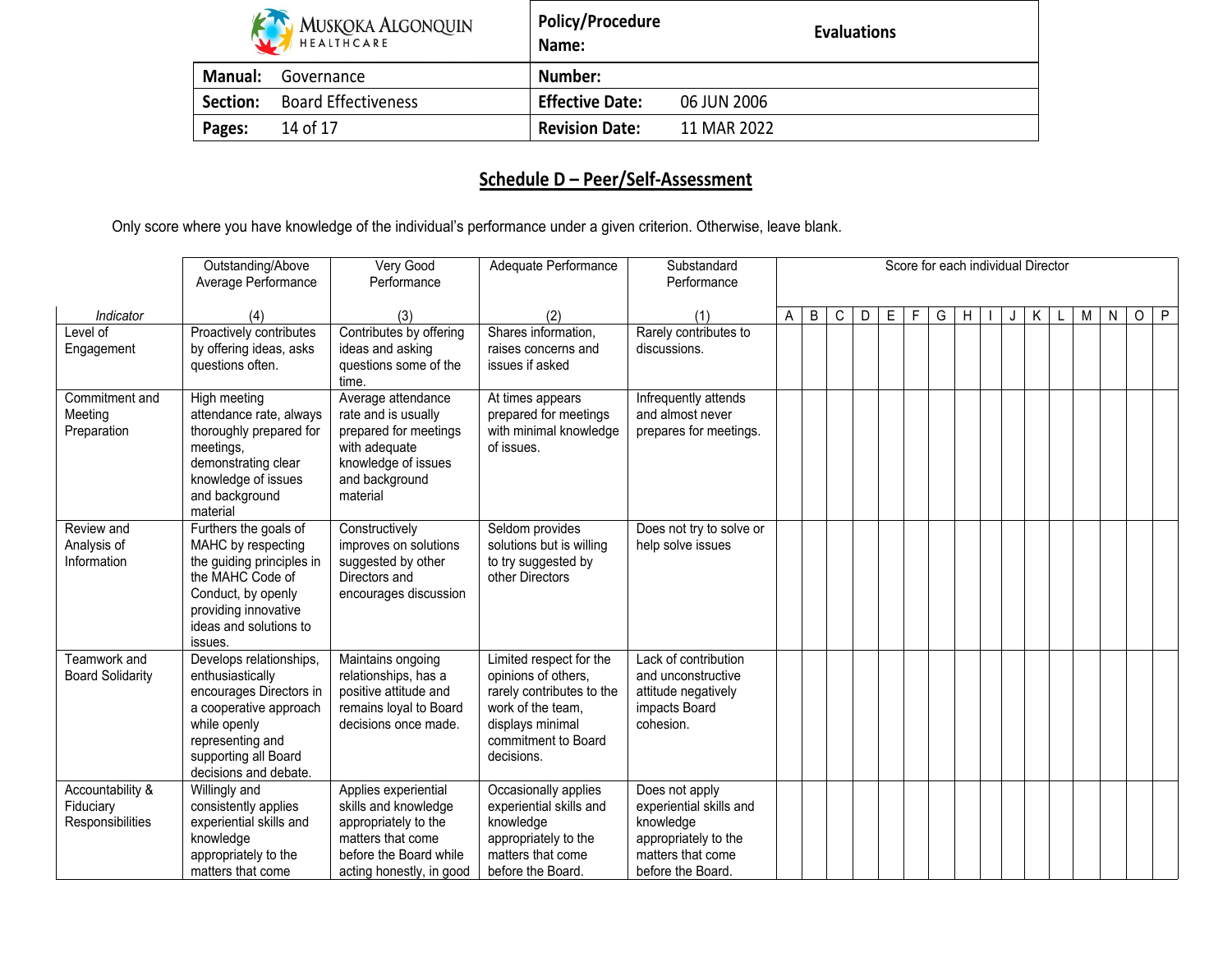| <b>KIN</b> MUSKOKA ALGONQUIN |
|------------------------------|
| <b>HEALTHCARE</b>            |

**Policy/Procedure Name:**

|                | <b>KAN</b> MUSKOKA ALGONQUIN<br>HEALTHCARE | <b>Policy/Procedure</b><br>Name: |             | <b>Evaluations</b> |  |  |  |  |  |
|----------------|--------------------------------------------|----------------------------------|-------------|--------------------|--|--|--|--|--|
| <b>Manual:</b> | Governance                                 | Number:                          |             |                    |  |  |  |  |  |
| Section:       | <b>Board Effectiveness</b>                 | <b>Effective Date:</b>           | 06 JUN 2006 |                    |  |  |  |  |  |
| Pages:         | 15 of 17                                   | <b>Revision Date:</b>            | 11 MAR 2022 |                    |  |  |  |  |  |

|                                                     | Outstanding/Above<br>Average Performance                                                                                                                                                                                                                                                                                                                                                                          | Very Good<br>Performance                                                                                                                                                                                                                                                                           | Adequate Performance                                                                                                                                 | Substandard<br>Performance                                                                                                                          |   | Score for each individual Director |   |   |   |   |   |   |  |   |   |   |         |              |
|-----------------------------------------------------|-------------------------------------------------------------------------------------------------------------------------------------------------------------------------------------------------------------------------------------------------------------------------------------------------------------------------------------------------------------------------------------------------------------------|----------------------------------------------------------------------------------------------------------------------------------------------------------------------------------------------------------------------------------------------------------------------------------------------------|------------------------------------------------------------------------------------------------------------------------------------------------------|-----------------------------------------------------------------------------------------------------------------------------------------------------|---|------------------------------------|---|---|---|---|---|---|--|---|---|---|---------|--------------|
| Indicator                                           | (4)                                                                                                                                                                                                                                                                                                                                                                                                               | (3)                                                                                                                                                                                                                                                                                                | (2)                                                                                                                                                  | (1)                                                                                                                                                 | A | B                                  | С | D | E | F | G | H |  | K | M | N | $\circ$ | $\mathsf{P}$ |
|                                                     | before the Board<br>honestly, in good faith<br>and in the best interest<br>of MAHC.                                                                                                                                                                                                                                                                                                                               | faith and in the best<br>interest of MAHC.                                                                                                                                                                                                                                                         |                                                                                                                                                      |                                                                                                                                                     |   |                                    |   |   |   |   |   |   |  |   |   |   |         |              |
| Exercise of<br>Authority                            | Consistently carries out<br>duties when acting as a<br>voting member of the<br>board during the duly<br>constituted meeting or<br>at a Board Committee<br>meeting while<br>demonstrating respect<br>and appreciation for the<br>responsibilities<br>delegated by the Board<br>to the CEO or COS,<br>therefore avoiding<br>interference with their<br>duties but insisting<br>upon accountability to<br>the Board. | Openly recognizes the<br>distinction of roles of<br>governance and<br>operations, and<br>sometimes interferes<br>with the duties of the<br>CEO and COS while<br>ensuring accountability<br>to the Board and<br>appropriate information<br>is available for<br>governance level<br>decision making. | Has some<br>understanding of the<br>distinction of roles of<br>governance and<br>operations and does<br>not become involved in<br>management issues. | Minimal appreciation<br>for the distinction of<br>roles of governance<br>and operations and<br>tends to become<br>involved in<br>management issues. |   |                                    |   |   |   |   |   |   |  |   |   |   |         |              |
| <b>Health Care</b><br>Industry, Quality &<br>Safety | Actively seeks<br>opportunities to be<br>informed and educated<br>about the broader<br>health care system<br>including accountability<br>for quality & safety and<br>shares information with<br>fellow Board members.                                                                                                                                                                                             | Participates in<br>educational events to<br>improve knowledge of<br>the health care system<br>including accountability<br>for quality & safety.                                                                                                                                                    | Maintains updated<br>knowledge of the health<br>care system including<br>accountability for<br>quality & safety.                                     | Has limited knowledge<br>of broader health care<br>system, accountability<br>for quality & safety.                                                  |   |                                    |   |   |   |   |   |   |  |   |   |   |         |              |
| Confidentiality and<br>Conflict of Interest         | Models exemplary<br>commitment to and<br>promotes confidentiality<br>and conflict of interest<br>policies with words and<br>actions.                                                                                                                                                                                                                                                                              | Consistently<br>demonstrates<br>understanding of and<br>commitment to<br>confidentiality and<br>conflict of interest<br>policies.                                                                                                                                                                  | Sometimes abides by<br>confidentiality and<br>conflict of interest<br>policies.                                                                      | Seldom complies with<br>confidentiality and<br>conflict of interest<br>policies.                                                                    |   |                                    |   |   |   |   |   |   |  |   |   |   |         |              |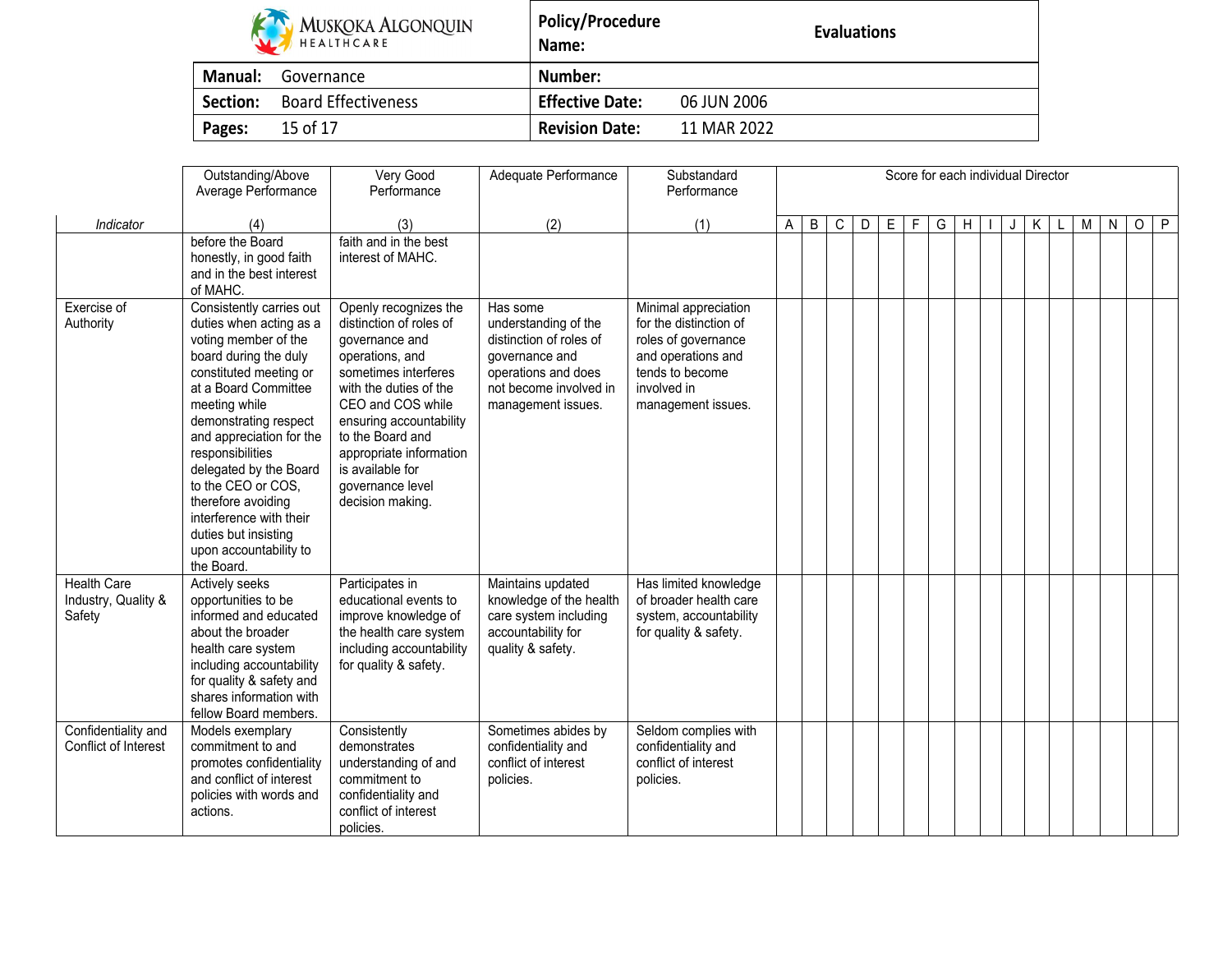|                | MUSKOKA ALGONQUIN<br>HEALTHCARE | <b>Policy/Procedure</b><br>Name: | <b>Evaluations</b> |
|----------------|---------------------------------|----------------------------------|--------------------|
| <b>Manual:</b> | Governance                      | Number:                          |                    |
| Section:       | <b>Board Effectiveness</b>      | <b>Effective Date:</b>           | 06 JUN 2006        |
| Pages:         | 16 of 17                        | <b>Revision Date:</b>            | 11 MAR 2022        |

ா

# **Schedule E – Annual Committee Evaluation**

|                                                                      |                                                                                                  |  | Comments                     |                 |                             |  |
|----------------------------------------------------------------------|--------------------------------------------------------------------------------------------------|--|------------------------------|-----------------|-----------------------------|--|
| <b>Above Average</b><br><b>Board Responsibility &amp; Indicators</b> |                                                                                                  |  | Fully<br>Satisfactory<br>(3) | Adequate<br>(2) | <b>Could Improve</b><br>(1) |  |
| 1.                                                                   | The Committee is comprised of individuals with the necessary knowledge, ability and              |  |                              |                 |                             |  |
|                                                                      | commitment to fulfill its responsibilities.                                                      |  |                              |                 |                             |  |
| 2.                                                                   | The Committee anticipates, responds to change and once informed, is prepared to make             |  |                              |                 |                             |  |
|                                                                      | recommendations.                                                                                 |  |                              |                 |                             |  |
| 3.                                                                   | There is a healthy and constructive working environment where committee members are              |  |                              |                 |                             |  |
|                                                                      | motivated to work together.                                                                      |  |                              |                 |                             |  |
| 4.                                                                   | The Committee receives adequate support from management and the information is                   |  |                              |                 |                             |  |
|                                                                      | adequate upon which to base its decisions.                                                       |  |                              |                 |                             |  |
| 5.                                                                   | The information is received sufficiently in advance of the meetings.                             |  |                              |                 |                             |  |
| 6.                                                                   | The Committee's annual evaluation of its own function and performance is adequate                |  |                              |                 |                             |  |
| 7.                                                                   | The Committee makes recommendations with a decision matrix in accordance with the                |  |                              |                 |                             |  |
|                                                                      | Board's values and code of ethics.                                                               |  |                              |                 |                             |  |
| 8.                                                                   | Prior to making recommendations, the Committee is sensitive to the impact of their decision      |  |                              |                 |                             |  |
|                                                                      | on all stakeholders.                                                                             |  |                              |                 |                             |  |
| 9.                                                                   | There is open and clear communication among board members and opposing points of view            |  |                              |                 |                             |  |
|                                                                      | are respected.                                                                                   |  |                              |                 |                             |  |
|                                                                      | 10. The Committee achieves the right balance of proactive oversight, neither infringing on       |  |                              |                 |                             |  |
|                                                                      | management's responsibility nor providing less-than-effective oversight.                         |  |                              |                 |                             |  |
|                                                                      | 11. The Committee has a clear and appropriate Terms of Reference supported by a work plan.       |  |                              |                 |                             |  |
|                                                                      | 12. Committee members regularly attend meetings.                                                 |  |                              |                 |                             |  |
|                                                                      | 13. Committee members participate in discussions                                                 |  |                              |                 |                             |  |
|                                                                      | 14. The Committee meets an appropriate number of times over the year                             |  |                              |                 |                             |  |
|                                                                      | 15. The Chair is prepared for Committee meetings                                                 |  |                              |                 |                             |  |
|                                                                      | 16. The Chair keeps the meetings on track                                                        |  |                              |                 |                             |  |
|                                                                      | 17. The Chair's reports to the Board of the Committee's work are fair and accurate               |  |                              |                 |                             |  |
|                                                                      | 18. The Chair encourages participation and manages discussions appropriately                     |  |                              |                 |                             |  |
|                                                                      | 19. As a member of the Committee, I am satisfied with the Committee's contribution to the Board. |  |                              |                 |                             |  |
|                                                                      | 20. As a member of the Committee, I am satisfied with contributions to the Committee.            |  |                              |                 |                             |  |